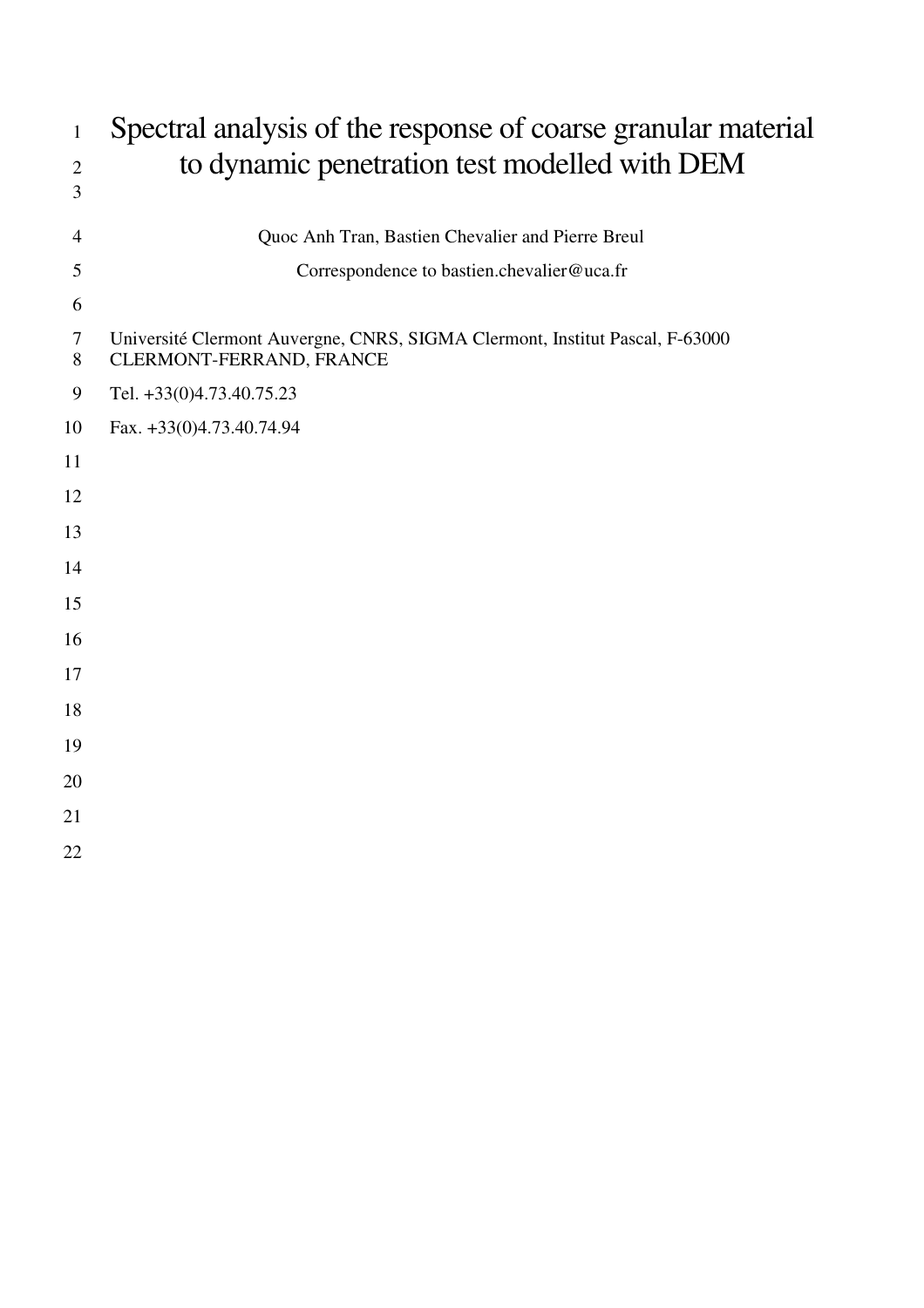### 23 Abstract

24 Dynamic penetration tests are often used to determine the strength properties of surface soils. 25 The paper presents a study on the use of spectral analysis on dynamic cone penetration tests 26 results, modelled with Discrete Element Method. This method is applied to assess the effect of 27 the variation of the grain size distribution of the soil on test results. A two-dimensional discrete 28 model is used to reproduce cone penetration tests in dynamic conditions: the tip of the 29 penetrometer is driven in the material by successive impacts of a hammer on the penetrometer. 30 For each impact of the hammer, a curve of the load applied by the tip on the soil is obtained 31 versus the penetration distance of the tip. The curves of the load vs. penetration traditionally 32 used to calculate the tip resistance of the soil are analyzed with Discrete Fourier transform in 33 order to investigate curve's shape. The effect of the variation of the grain size distribution of 34 the soil on these curves is investigated, i.e. average particle diameter and span of particle size 35 distribution. It was found out that the grain size distribution influences tip resistance but also 36 the shape and oscillation modes of the curve of the stress-penetration curve. Based on these 37 indicators, the exploitation of the load-displacement curve obtained with dynamic penetration 38 tests could be enlarged to determine other properties of the soils.

39 Keywords: dynamic cone penetration, discrete element method, granular material, particle size 40 distribution, Discrete Fourier Transform.

## 41 1. Introduction

42 In the practice of geotechnical engineering, the use of in situ testing is widespread. Among 43 existing testing techniques, lightweight dynamic penetration testing device such as Panda 44 penetrometer is used to characterize mechanical properties of surface soils [1,2]. Based on 45 recent technological improvements, this device is able to record the curve of the tip stress or tip 46 force versus the tip penetration distance for each impact of the hammer on the penetrometer 47 [3,4]. This curve, referred to as load-penetration curve, provides information on dynamic tip 48 resistance but also on additional mechanical parameters involved during the driving of the tip 49 [3,5,6]. Cone penetration test is a blind testing technique, because there is no sampling of the 50 different layers of soils that are cut across. It would be very interesting to be able to get 51 information about the nature of the soils, from the actual measurements recorded by the device. 52 The present paper proposes to study the effect of the particle size distribution on the load vs. 53 penetration distance measured at the tip. Numerical modelling using Discrete Element Method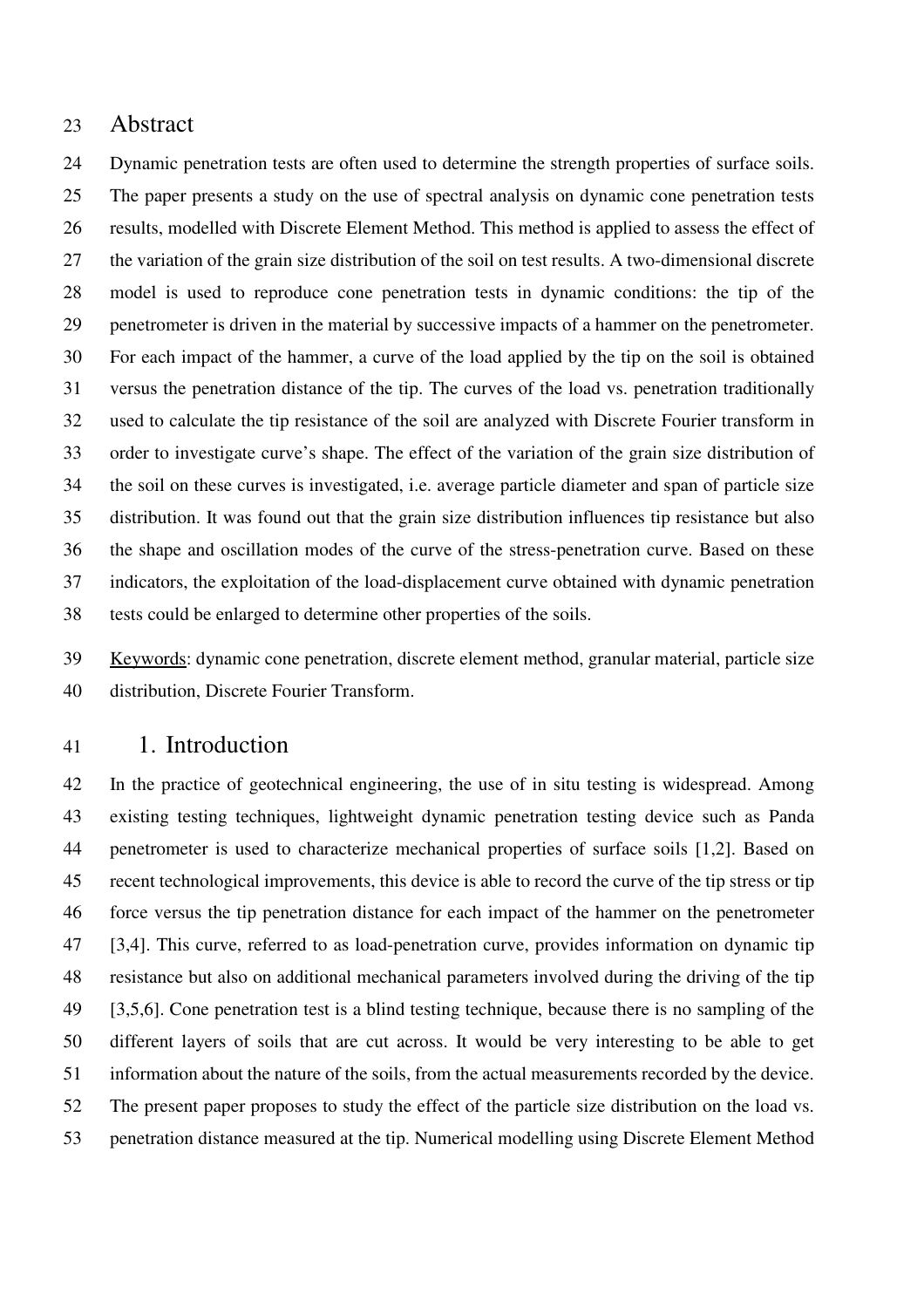54 was chosen so that we have a strict control on the parameters of the particle size distribution 55 (PSD).

56 The numerical model of penetration tests using Discrete Element Method (DEM) used to 57 reproduce the penetration tests in dynamic conditions is the same model as the one presented 58 in [7]. Many authors have modeled cone penetration tests before with DEM in 2D [8-15] and 59 in 3D [3,16-20]. However, most of them modelled the penetration in static conditions, i.e. with 60 a constant velocity of the tip, and very few focused on penetration tests in dynamic conditions, 61 i.e. with impacts [6,7,19].

62 At the macroscopic scale, the tip resistance quantifies the mechanical response of the granular 63 material to the driving of the tip (Fig.1). At the scale of the contacts or of the particles, the 64 shapes of the load-penetration curves are analyzed in terms of both frequency and amplitude of 65 signal oscillation by using Discrete Fourier Transform (DFT). Figure 2 shows an example of 66 the load penetration curve. The objective of the study is to evaluate the effect of the PSD on the 67 load-penetration curves, based on DFT analysis. Two parameters were tested: the average 68 particle diameter, *D50* and the span of the PSD given as the ratio of maximal particle diameter 69 *Dmax* to minimal diameter *Dmin*.

70 At first, we will present the numerical model and parameters used to reproduce the dynamic 71 penetration test as well as the method used to analyze the load-penetration curve with DFT. 72 Finally, the influence of the particle size distribution is discussed.

## 73 2. Numerical model

74 Discrete Element Method in two dimensions is used with Itasca software PFC<sup>2D</sup> [21]. Dense 75 assemblies of disks are generated without gravity and without friction in a container of 0.60 m 76 in width and of 0.45 m in height (Fig.3). The lateral walls of the container are fixed. A study of 77 boundary conditions with different sample sizes on this numerical model was conducted by 78 Tran et al. [14] and revealed that for a container width larger than 0.60 m, there is no effect of 79 the lateral walls on the tip resistance anymore. A linear contact model is used along with a 80 Coulomb friction criterion after the generation process. The normal contact stiffness of 81 1.25 x  $10^8$  N/m is chosen in order to assess the assumption of rigid particles during penetration 82 tests [22-24]. The tangential contact stiffness has been set to 0.75 of normal contact stiffness.

83 The samples are generated without friction and without gravity in order to reach a random close 84 packing volume fraction, corresponding to the minimal void ratio of the considered PSD. After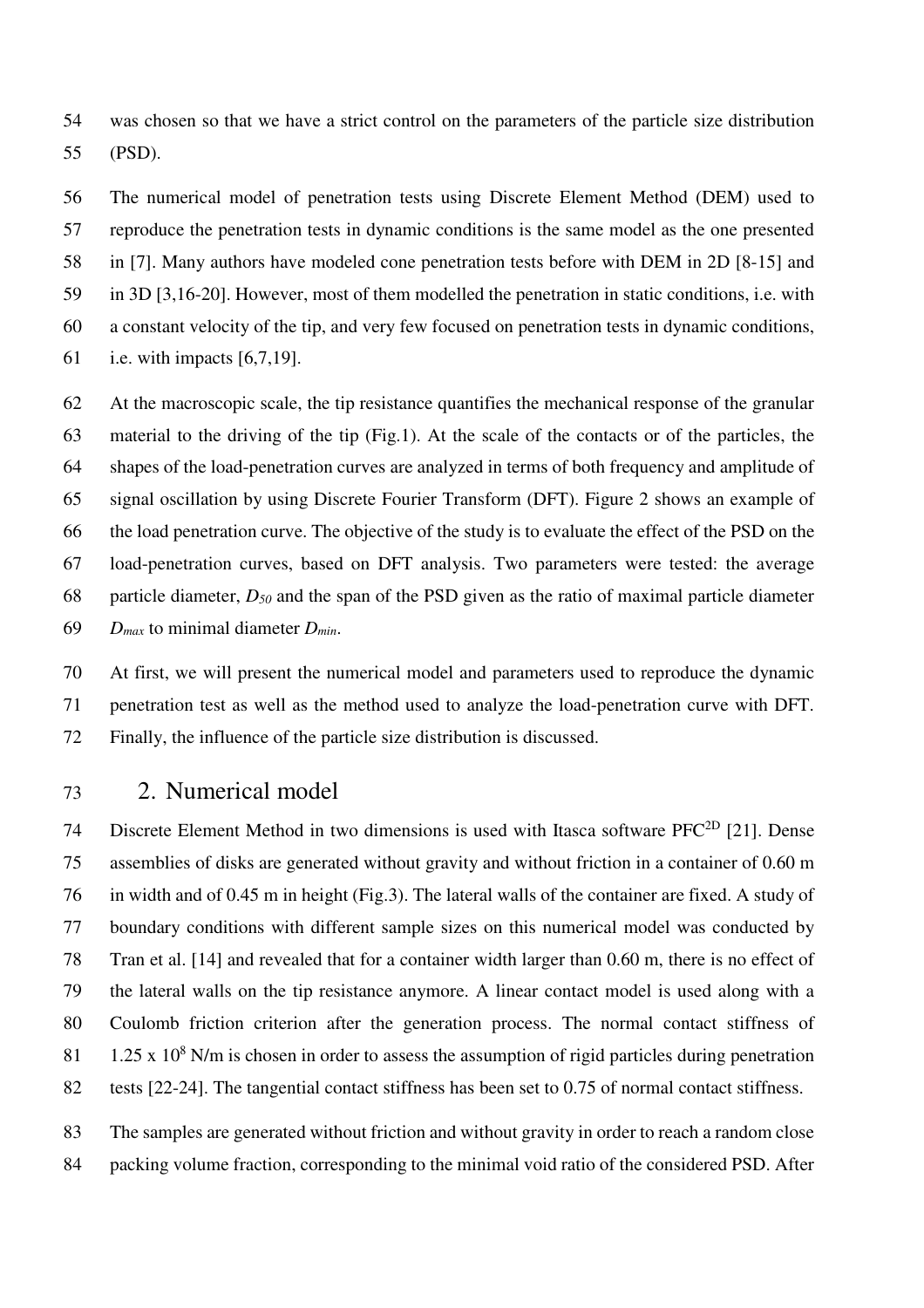85 sample generation, gravity is applied to the system as well as a confining vertical stress of 86 40 kPa. The confining stress is applied on the top face of the container to simulate an overlaying 87 layer of material and to prevent the effects of free surface to be observed [1].

88 The penetration tests were performed with a frictionless rod of width *Drod* =14 mm linked to a 89 tip of width  $D_{tip} = 16$  *mm* at its bottom edge which has a friction coefficient  $\mu_{tip}$  of 0.3 [19]. First, 90 the rod is driven with constant velocity until a depth of 0.15 m is reached inside the granular 91 material. Then, the rod is released and stabilized under its own weight. Finally, series of five 92 successive impacts are produced in the sample with a hammer represented by an additional disk 93 hitting the top of the rod (Fig.3)*.* The mass of the impacting cylinder is equal to the rod mass. 94 The impacting velocity at the impact is equal to  $1.25 \text{ m.s}^{-1}$  in order to obtain an average 95 penetration distance that is representative of experimental tests. The description of the model 96 and the effect of the impact velocity are addressed by Tran et al. in [7]. Table 1 summarizes the 97 main parameters of the model.

98 Table 2 summarizes the parameters of the five granular materials studied, with two types of 99 PSD. The first distribution type (I) keeps constant the ratio between maximal and minimal 100 particle diameters *Dmax/Dmin =* 2, and particle number varies from 10 000 to 160 000 making 101 the average diameter *D50* varying (Fig.4 a). The second distribution type (II) keeps constant 102 maximal diameter  $D_{max} = 7.02$  mm and the ratio between maximal and minimal particle 103 diameters *Dmax/Dmin* varies from 2 to 10 (Fig.4 b). All the samples were tested with their 104 maximal volume fraction (φ*max*) and with a particle friction coefficient equal to 1.0.

105 For each type of granular material, the testing process was repeated on three different samples 106 corresponding to the same sample conditions but with different initial particle arrangements.

107 The following section explains how the load-penetration curves obtained from dynamic cone 108 penetration tests were analyzed in the frequency domain by using *DFT*.

- 109 3. Investigation of load penetration curve
- 110 3.1. Macroscopic exploitation for the tip resistance

111 Tip force  $F_d$  is defined as the vertical component of the force applied by the granular material 112 on the tip as it drives in the granular with a penetration distance *s*. Figure 5 shows examples of 113 load-penetration curves  $F_d = f(s)$  obtained for 3 impacts with the numerical model on the 114 material *B*. The response obtained with the model is similar to the one classically obtained 115 experimentally [4].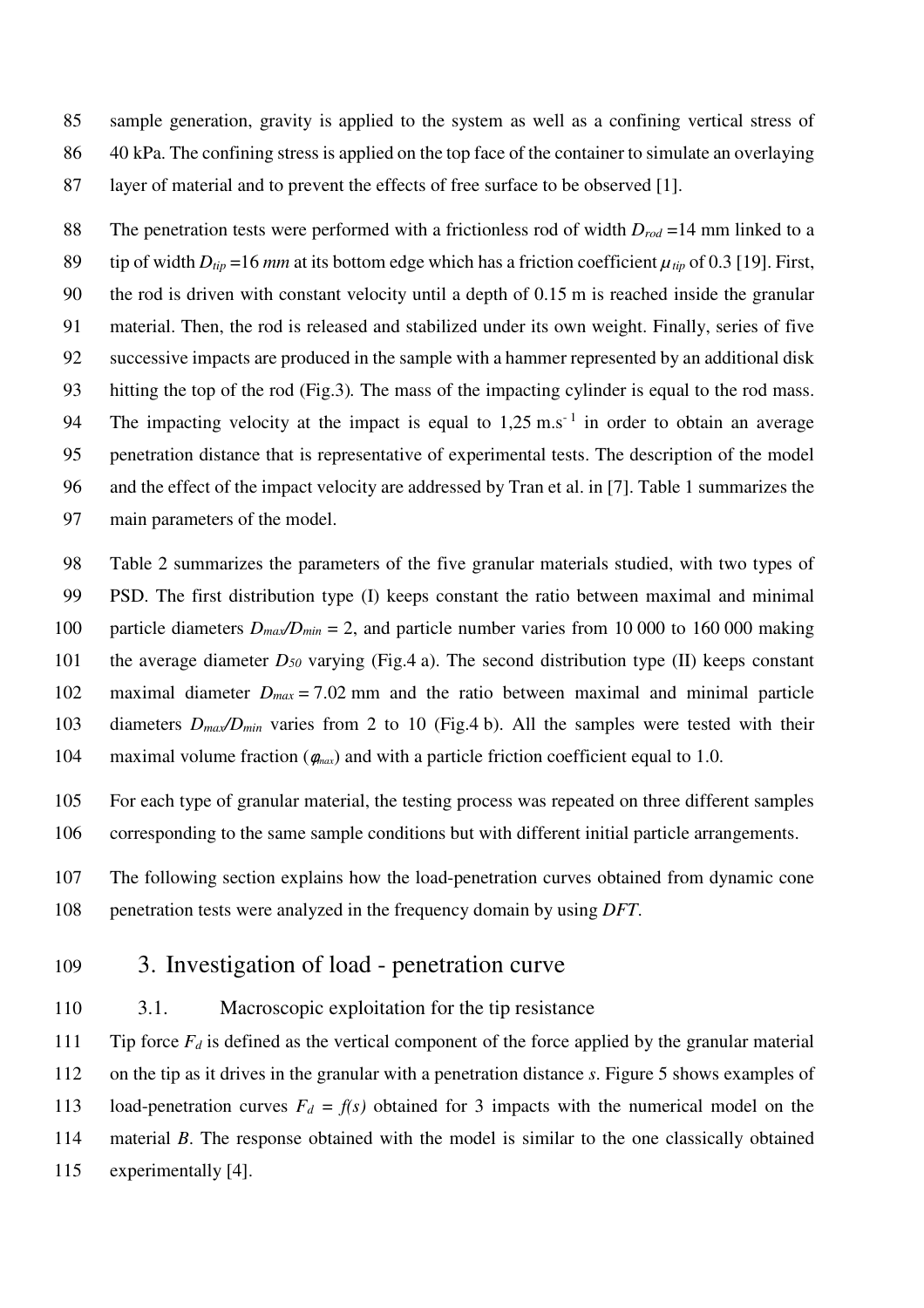116 At the end of the driving process, the tip reaches a final position corresponding to a residual 117 penetration distance *sres*. We can notice that there is a difference between the maximal 118 penetration distance *smax* and the final residual penetration distance *sres* (Fig.5). However, the 119 mechanical work of the tip force between these two positions is negligible due to the value of 120 the tip force between these two positions. Consequently, the dynamic tip resistance  $R_d$  of the 121 granular material for one impact was calculated as the average tip force  $F_d$  for penetration 122 distance between 0 and *smax*:

$$
R_d = \frac{1}{s_{max}} \int_{t=0}^{t_{smax}} F_d(t) ds(t)
$$
 (1)

123 with: *t* the time;  $t_{smax}$  the time when penetration distance is maximal and equal to  $s_{max}$ . Then,  $124 \le R_d$  is the average value of dynamic tip resistances obtained for the five impacts and for the 125 three samples.

#### 126 3.2. Frequency analysis using Discrete Fourier Transform

127 Each load-penetration curve presents variations - i.e. oscillations, peaks - observed between the 128 time of the impact and the time when the system stabilizes again (Fig.5). As the properties of 129 the granular material change, the shape and size of these variations change too. Consequently, 130 the load-penetration curve can provide not only the tip resistance of granular media but also 131 information on the granular material properties.

132 Fourier transformation provides a powerful way for study discrete data acquisition in the 133 frequency domain. It allows to decompose a signal into the frequencies that make it up. Discrete 134 Fourier Transform (DFT) changes the *N* "temporal" points  $y_n(x)$  in to *N* "frequency" points  $Y_k$ 135 and inverse DFT the other way around by using the following equations:

$$
Y_{k} = \sum_{n=0}^{N-1} y_{n} e^{-2\pi i n k/N}
$$
  

$$
y_{n} = \sum_{k=0}^{N-1} Y_{k} e^{2\pi i n k/N}
$$
 (2)

136 with: *y<sub>n</sub>* the original function,  $Y_k$  the transformed function and *N*-points DFT.

137 The *DFT* bins (*fk*) represent frequencies in the discrete Fourier transform that are spaced at 138 intervals of  $\Delta f_k = F_s/N$ , where  $F_s$  is the sample rate equal to  $1/\Delta x$ , with  $\Delta x$  the recording interval. 139 All of load-penetration curve have been analyzed in frequency domain with  $F_s = 10^5$  [ $m^{-1}$ ] and 140 frequency resolution  $\Delta f_k = F_s/N = 0.1$ . The equation of inverse *DFT* can be computed by the 141 following formula: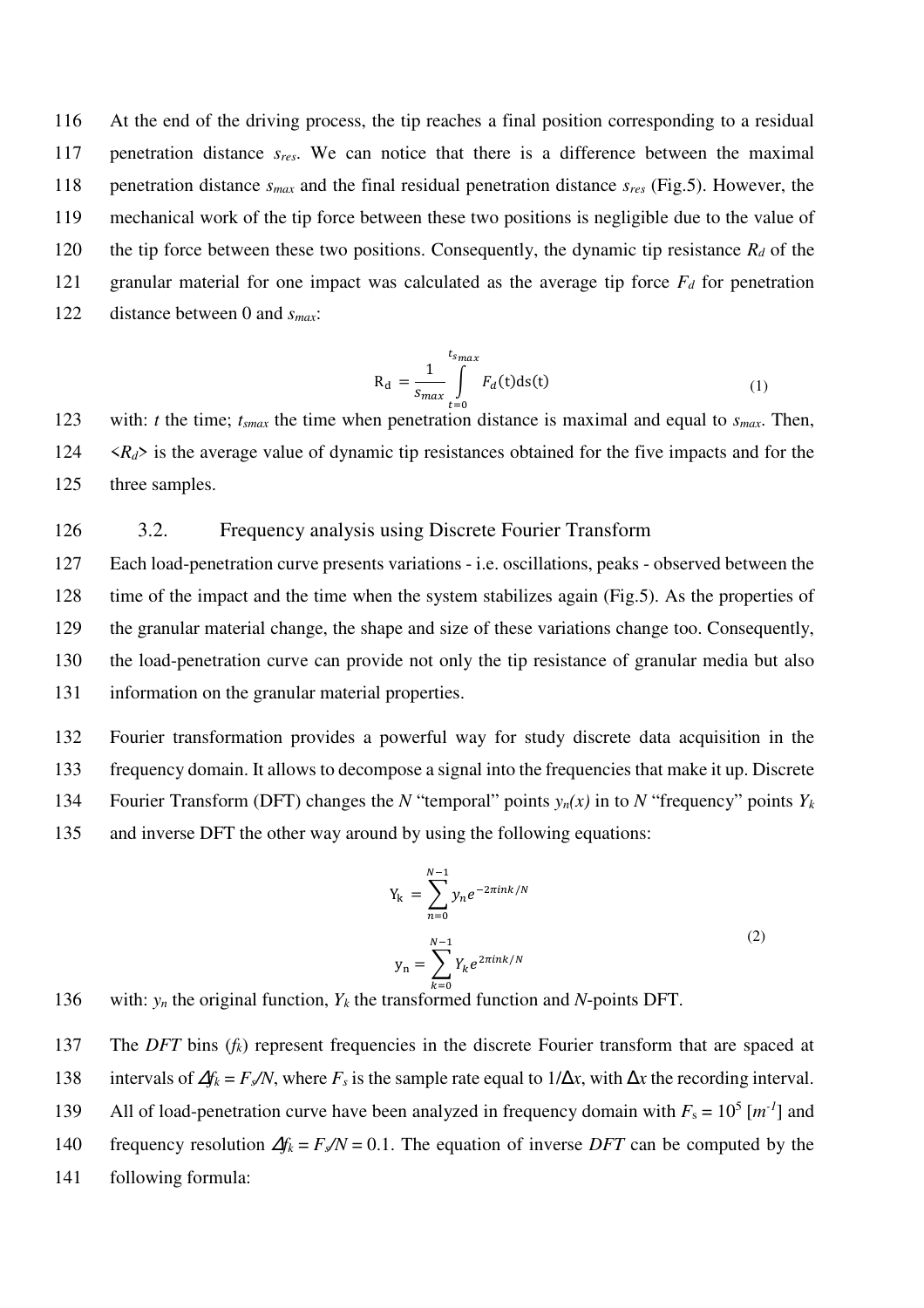$$
y_n = \sum_{k=0}^{N-1} A_k \cos(2\pi f_k x + \varphi)
$$
 (3)

142 with:  $f_k$  the  $k^{th}$  frequency,  $A_k$  the associated amplitude and  $\varphi$  the phase of  $Y_k$  with

$$
\varphi = \tan^{-1}(\text{Img}(Yk)/\text{Real}(Yk))\tag{4}
$$

143 In order to obtain a stabilized and accurate amplitude spectrum, it is necessary to ensure that 144 the number of DFT points is sufficient. Thus, the original signal of tip force versus penetration 145 distance is padded with trailing zeros to increases its length, before computing the DFT.

146 Figure 6 presents one example of the amplitude spectrum when the *N*-points of DFT is equal to

147 1, 4 and 16 times respectively the number of data of the signal detected between *s* = 0 and

148  $s = s_{max}$  for one impact in the material *A*. We found that the amplitude spectrum becomes stable

149 when *N*-points DFT increases.

150 Figure 7 presents two examples of amplitude spectrum related to the materials *A* and *C* 151 corresponding respectively to maximal and minimal average particle diameters. The first part 152 of the spectrum i.e.  $f_k < 100$  [ $m^{-1}$ ] corresponds to a transition zone where amplitude spectrum 153 decreases rapidly. Thus, we introduce one parameter called (*ftrans*) which is the frequency 154 corresponding to the first local minimum value of the amplitude spectrum (Fig.6).

155 In order to analyze the oscillations of the load-penetration curves, we studied the range of 156 frequencies that provides the most significant information to rebuild the signal with inverse 157 DFT and to filter the signal noise. For that purpose, the relative error RE between the 158 reconstructed signal of the *k* first components  $(v_k)$  based on *Eq.* 3 and the original signal  $(v)$ 159 descripted by the following equation has been computed.

$$
RE = \frac{\sum_{1}^{N} \parallel y^{i} - y^{i}_{k=0:i} \parallel \times (x^{i} - x^{i-1})}{\sum_{i}^{N} y^{i} \times (x^{i} - x^{i-1})}
$$
(5)

160 Figure 8 presents the relative error (*RE)* for one impact of the material *A*. The range of 161 frequencies [0, *flimit*] that gives an RE smaller than 10% was chosen for rebuilding the signal 162 and for the load-penetration curves analysis. Note that, the more RE decreases, the more the 163 reconstructed signal is accurate in comparison to the raw signal.

164 Figure 9 presents one example of signal reconstruction for the material *A*. We found that the 165 signal reconstructed with the frequency range [*0, ftrans*] provides the general trend (baseline) of 166 the load-penetration curve. The signal reconstructed with the frequency range [*0, flimit*] provides 167 a reliable reconstruction of the raw signal without noise. Thus, we define the band-pass of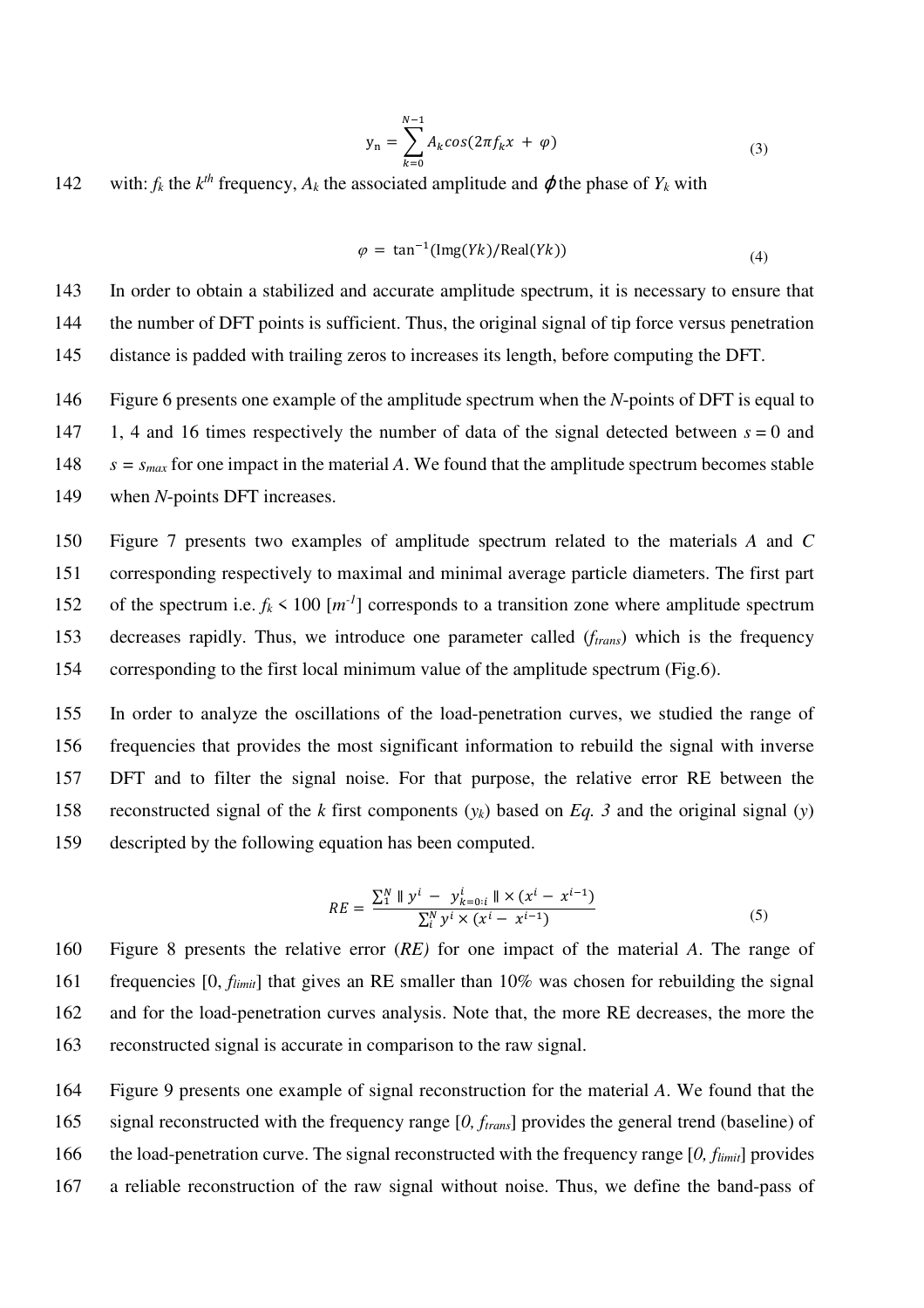168 frequency (BF range) from *ftrans* to *flimit*, for obtaining the full oscillation information of load-169 penetration curve. The reconstructed signal with [*ftrans, flimit*] frequency range presents the major 170 oscillations of load-penetration curve.

## 171 4. Effect of PSD variation

172 The effect of PSD on the load-penetration curve in terms of tip resistance  $\langle R_d \rangle$  and in frequency 173 domain by using the frequencies detected in band-pass range [*ftrans*, *flimit*] is presented in this 174 section. The PSD types I and II are studied in this section (Tab.2).

175 Figure 10 presents the load-penetration curves of 5 impacts for materials A, B and C. These 176 materials have the same ratio  $D_{max}/D_{min} = 2$  and  $D_{50}$  of respectively 7.02 mm, 3.51 mm and 177 1.76 mm. Figure 11 presents the load-penetration curves of 5 successive impacts for the 178 materials A, D and E. These materials have a ratio *Dmax/Dmin* of respectively 2, 5 and 10, and 179 the same maximal diameter *Dmax* of 7.02 mm. We found that the final penetration distance and 180 the signals oscillations amplitude increases as *D50* decreases and *Dmax/Dmin* ratio increases.

181 Concerning the macroscopic response, Figure 12 shows *<Rd>* as function of *D50* for the 5

182 different psd *A* to *E*. In general,  $\langle R_d \rangle$  increases when  $D_{50}$  increases and the standard deviation

183 decreases for smaller particles sizes. Thus, the response is more variable for coarser material.

184 In addition, as  $D_{max}/D_{min}$  increases, we found that  $\langle R_d \rangle$  sightly decreases and that the standard

185 deviation decreases. Thus, it seems that *<Rd>* decreases faster as function of *D50* than for the

186 effect of spreading. As the quantity of smaller particles increases, the response given by the 187 load-penetration curve is more repeatable.

- 188 The oscillations of the load-penetration curve vary as function of the combination of their 189 frequencies  $f_k$  and the associated amplitudes  $A_k$ . We can observe on the load-penetration curves 190 of Fig.10 and 11 than the amplitudes of oscillations decrease and the frequency increases as the 191 material becomes finer. It is then more difficult to detect the frequency features for finer 192 materials i.e *C* or *E*.
- 193 In order to quantify the oscillations of the load-penetration curve for each material and in order
- 194 to compare them to each other, we defined the coefficient *Af* as the average value of the product
- 195 of the frequency  $f_k$  and the associated amplitude  $A_k$  detected in the band-pass range [*f<sub>trans</sub>*, *f<sub>limit</sub>*].

$$
Af = \frac{\sum_{k=1}^{n} A_k \times f_k}{n} \tag{5}
$$

196 with *n* the number of frequencies detected in band-pass range [*ftrans*, *flimit*].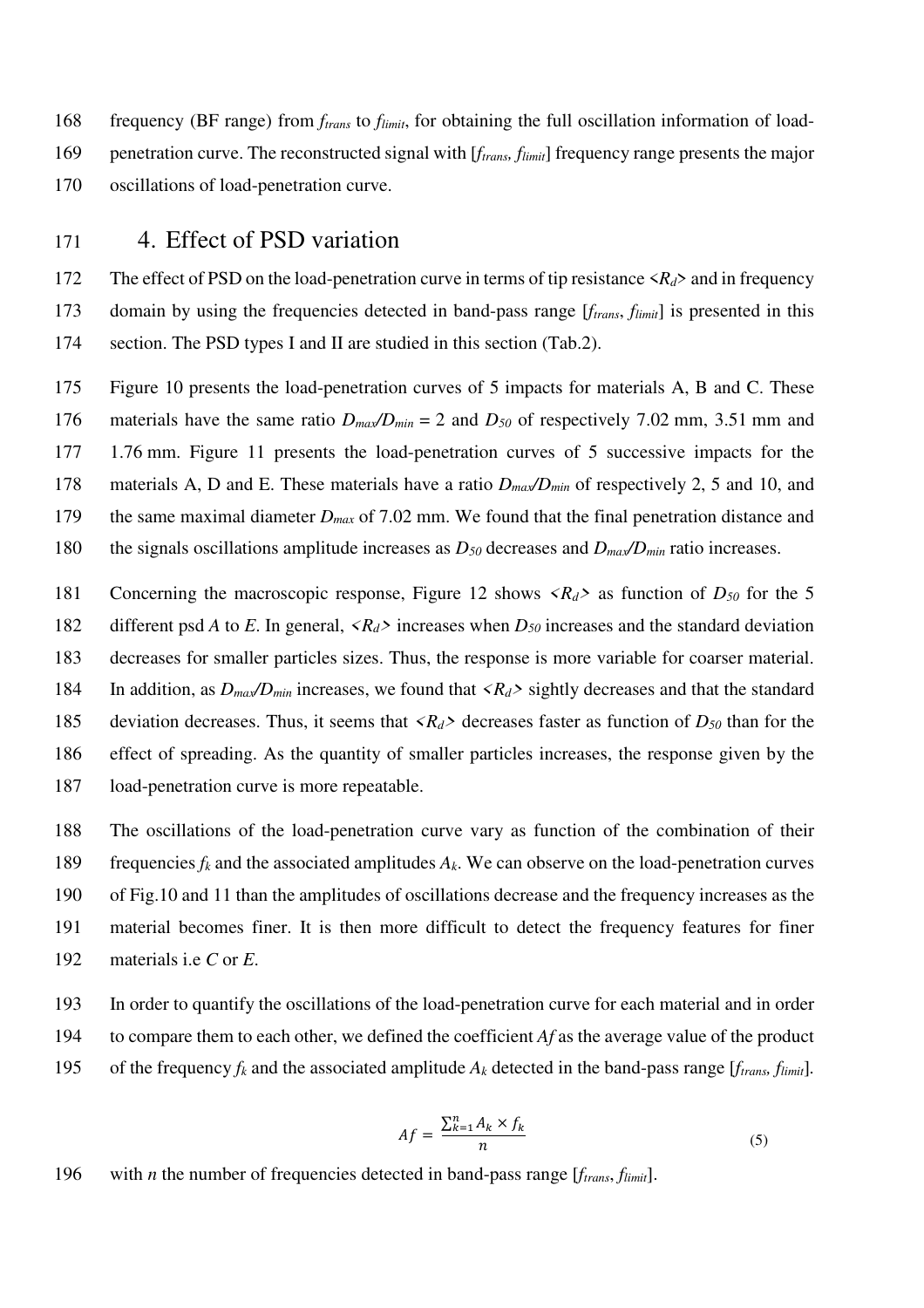197 Figure 13 presents the coefficient *Af* averaged on 15 impacts for each material *A* to *E* as function 198 of *D50* and of PSD spreading. We found that <*Af*> and its standard deviation decrease as the 199 average diameter *D50* decreases. The coefficient <*Af*> was also found to decrease as the 200 spreading of PSD increases. It means that the oscillations of load-penetration curve, quantified 201 by a coefficient  $\langle Af \rangle$ , are dependent on the PSD of the material tested.

## 202 5. Conclusions

203 In this paper, we presented a method to analyze the dynamic penetration test results, based on 204 the Discrete Fourier Transform. This method was used on results of dynamic penetration test 205 of Panda modelled in 2D with DEM. The method was applied to the evaluation of the variation 206 of particle size distribution of a coarse granular material, on and more particularly the influence 207 of average particle diameter and particle size distribution span. Five different materials were 208 simulated under dynamic penetration test.

209 The discrete Fourier transform was applied on the load vs. penetration curves so that:

- 210 the oscillations of the penetration curve can be reconstructed
- 211 a band-pass range that characterizes the material in terms of particle size distribution 212 can be identified
- 213 influence of mean diameter  $D_{50}$  on the both global response and signal oscillations can 214 be quantified with a scalar called here amplitude coefficient  $\langle A/f \rangle$  calculated from the 215 frequencies and associated amplitudes in the characteristic band-pass range. This 216 coefficient captures only the nature of the oscillations and is influenced by particle size 217 distribution of the material.
- 218 Concerning the macroscopic response, we observed that
- 219 average tip resistance decreases when the content of smaller particles increases: when 220 *D50* decreases and when the spreading of the particle size distribution increases
- 221 the DFT applied on signal obtained with finer granular materials shows a distribution 222 of frequencies and associated amplitude that is more flat, in the characteristic band-pass 223 range, making it more difficult to detect the characteristic frequency and amplitude of 224 the oscillations for such materials.
- 225 The method presented in this paper based on spectral analysis will be useful to extract more 226 information from the penetrometer test results, in terms of physical properties of the material, 227 and beyond the classical tip resistance. Further investigations using three-dimensional modeling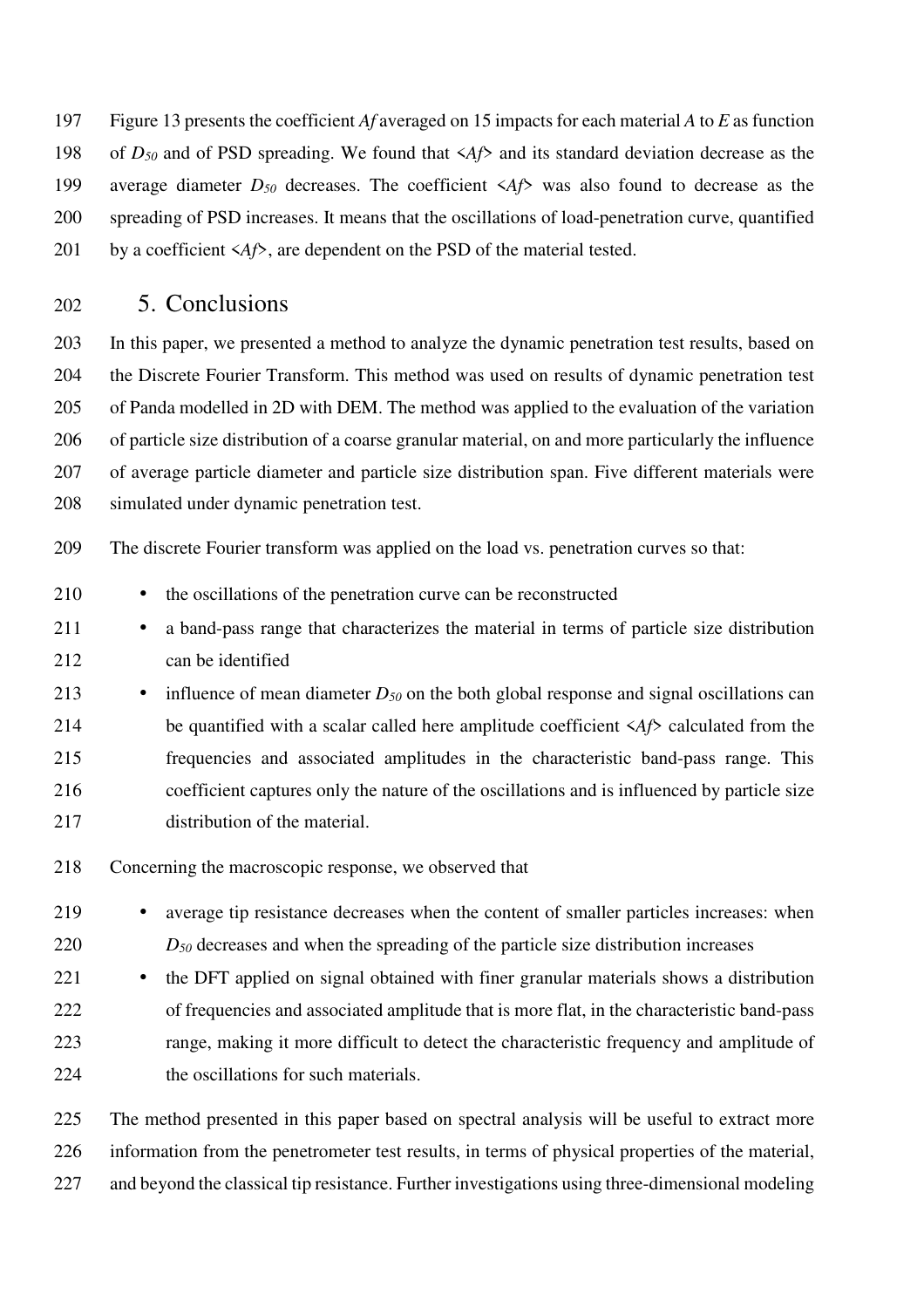- 228 and experimental validation will have to be performed in order to confirm and extend the
- 229 benefits of this method.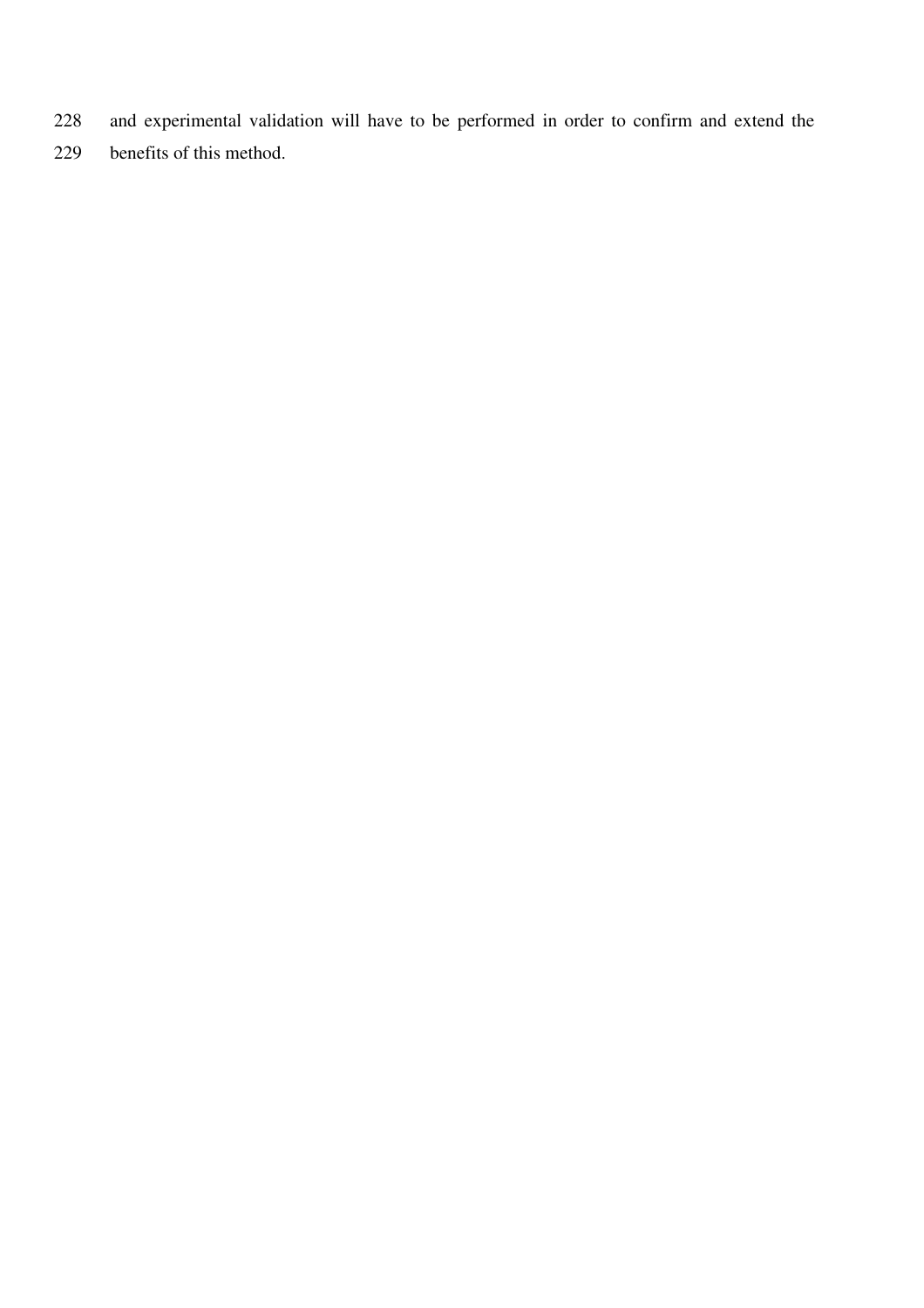# 230 6. References

- 231 [1] Chaigneau, L.: *Caractérisation des milieux granulaires de surface à l'aide d'un*  232 *pénétromètre*. PhD thesis. Clermont-Ferrand: Université Blaise Pascal (2001) 233
- 234 [2] Breul, P., Benz, M., Gourvès, R., Saussine, G.: Penetration Test Modelling in a Coarse 235 Granular Medium. In *Powders and Grains 2009: Proceedings of the 6<sup>th</sup> International* 236 *Conference on Micromechanics of Granular Media,* 1145(1), pp.173-176, AIP Publishing 237 (2009)
- 238
- 239 [3] Benz Navarrete, M.: *Mesures dynamiques lors du battage du pénétromètre Panda 2*. PhD 240 thesis, Clermont-Ferrand: Université Blaise Pascal (2009)
- 241
- 242 [4] Escobar E., Benz Navarrete M., Gourvès R., Haddani Y., Breul P., Chevalier B.: Dynamic 243 Characterization of the Supporting Layers in Railway Tracks Using the Dynamic Penetrometer 244 Panda 3®, *Procedia Engineering*, 143, (2016) 1024-1033
- 245 http://dx.doi.org/10.1016/j.proeng.2016.06.099. 246
- 247 [5] Benz, M.A., Escobar, E., Gourvès, R., Haddani, Y., Breul, P. Bacconnet, C. Dynamic 248 measurements of the penetration test - Determination of the tip's dynamic load penetration 249 curve. *Proc. of the 18th Int. Conf. on the Soil Mech. and Geotech. Eng., Paris*, pp.499-502 250 (2013) 251
- 252 [6] Escobar Valencia E.J.: *Mise au point et exploitation d'une nouvelle technique pour la*  253 *reconnaisance des sols: le PANDA 3*. PhD thesis, Clermont-Ferrand: Université Blaise Pascal 254 (2015) 255
- 256 [7] Tran, Q.A., Chevalier, B., Breul, P.: Discrete modeling of penetration tests in constant 257 velocity and impact conditions. *Computers and Geotechnics*, 71, 12-18 (2016)
- 258
	- 259 [8] Huang A.B., Ma M.Y.: An analytical study of cone penetration test in granular material. 260 Can Geotech J, 31(1), 91-103. (1994) 261
	- 262 [9] Huang A.B., Hsu H.H.: Advanced calibration chambers for cone penetration testing in 263 cohesionless soils. In: *ISC-2 Geotech and Geophys Site Characterization*, pp.147-66, Porto, 264 (2004) 265
	- 266 [10] Calvetti F., Nova R.: Micro–macro relationships from DEM simulated element and in-situ 267 tests. In: *Proc 5th Int Conf Micromech Granular Media: Powders and Grains 2005*, Stuttgart, 268 pp.245-250 (2005) 269
	- 270 [11] Jiang M.J., Yu H.-S., Harris D.: Discrete element modeling of deep penetration in granular 271 soils. *Int J Numer Anal Meth Geomech*, 30(4), 335-61 (2006)
	- 272
	- 273 [12] Jiang MJ, Harris D, Zhu H.: Future continuum models for granular materials in penetration 274 analyses. *Granular Matter*, 9(1), 97-108. (2007) 275
	- 276 [13] Jiang M, Dai Y, Cui L, Shen Z, Wang X.: Investigating mechanism of inclined CPT in
	- 277 granular ground using DEM. *Granular Matter*, 16(5), 785-96 (2014)
	- 278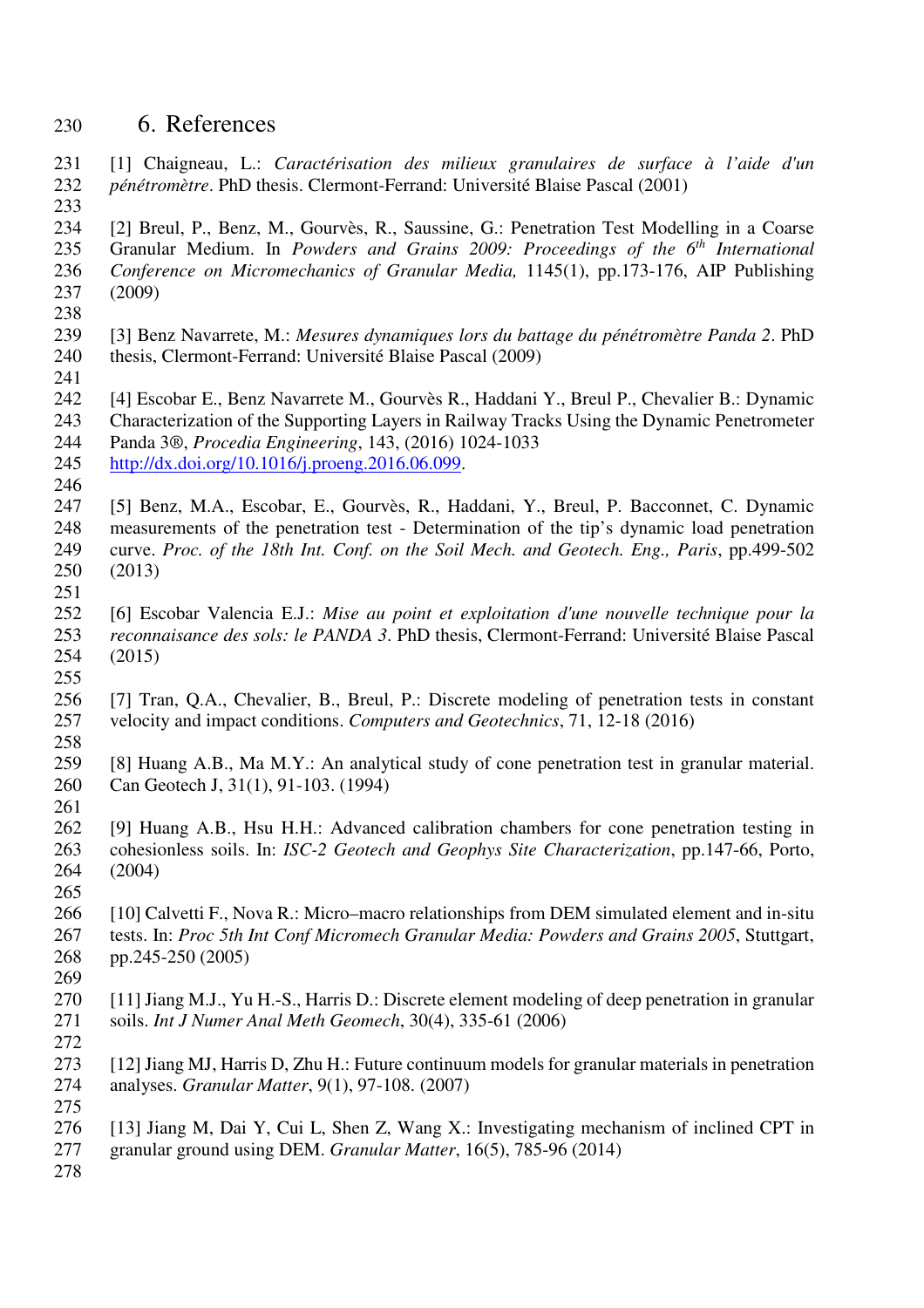- 279 [14] Tran Q.A., Chevalier B., Breul P.: A numerical study of the penetration test at constant rod 280 velocity. In: *Oka, Murakami, Uzuoka, Kimoto, editors. Computer methods methods and recent*  281 *advances in geomechanics*, pp. 193–8, Kyoto (2015)
- 282 283 [15] Janda, A., Ooi, J. Y.: DEM modeling of cone penetration and unconfined compression in 284 cohesive solids. Powder Technology (2015). doi: 10.1016/j.powtec.2015.05.034
- 285
- 286 [16] Arroyo M., Butlanska J., Gens A., Calvetti F., Jamiolkowski M.: Cone penetration tests in 287 a virtual calibration chamber. *Géotechnique*, 61(6), 525-31. (2011) 288
- 289 [17] Butlanska, J., O Sullivan C, Arroyo M., Gens A., Jiang M., Liu F. and Bolton M: Mapping 290 deformation during CPT in a virtual calibration chamber, in Proceedings of the International 291 Symposium on Geomechanics and Geotechnics: From Micro to Macro. Taylor & Francis Group 292 Eds., pp.559-564 (2011) 293
- 294 [18] McDowell G.R., Falagush O, Yu H.S.: A particle refinement method for simulating DEM 295 of cone penetration testing in granular materials. *Geotech Lett*, 2, 141-7 (2012)
- 296 297 [19] Quezada, J.C., Breul, P., Saussine, G., Radjai, F.: Penetration test in coarse granular 298 material using Contact Dynamics Method. *Computers and Geotechnics*, 55, 248-253 (2014)
- 299 300 [20] Ciantia, M.O., Arroyo, M., Butlanska, J., Gens, A.: DEM modelling of cone penetration 301 tests in a double-porosity crushable granular material. *Computers and Geotechnics*, 73, 109- 302 127 (2016)
- 303 304 [21] Cundall P.A., Strack O.D.L.: A discrete numerical model for granular assemblies. 305 *Géotechnique*, 29(1), 47-65 (1979)
- 307 [22] Combe G. *Mécanique des matériaux granulaires et origines microscopiques de la*  308 *déformation*. Etudes et Recherches du Laboratoire Central des Ponts et Chaussées. SI8. (2002) 309
- 310 [23] Roux J.-N., Chevoir F.: Discrete numerical simulation and the mechanical behavior of 311 granular materials. Bulletin du Laboratoire des Ponts et Chaussées, 254,109-138 (2005)
- 312

- 313 [24] Tran Q.A.: *Modélisation numérique du comportement des milieux granulaires à partir de*  314 *signaux pénétrométriques: approche micromécanique par la méthode des éléments discrets*.
- 315 PhD thesis , Université Blaise Pascal-Clermont-Ferrand II (2015)
- 316
- 317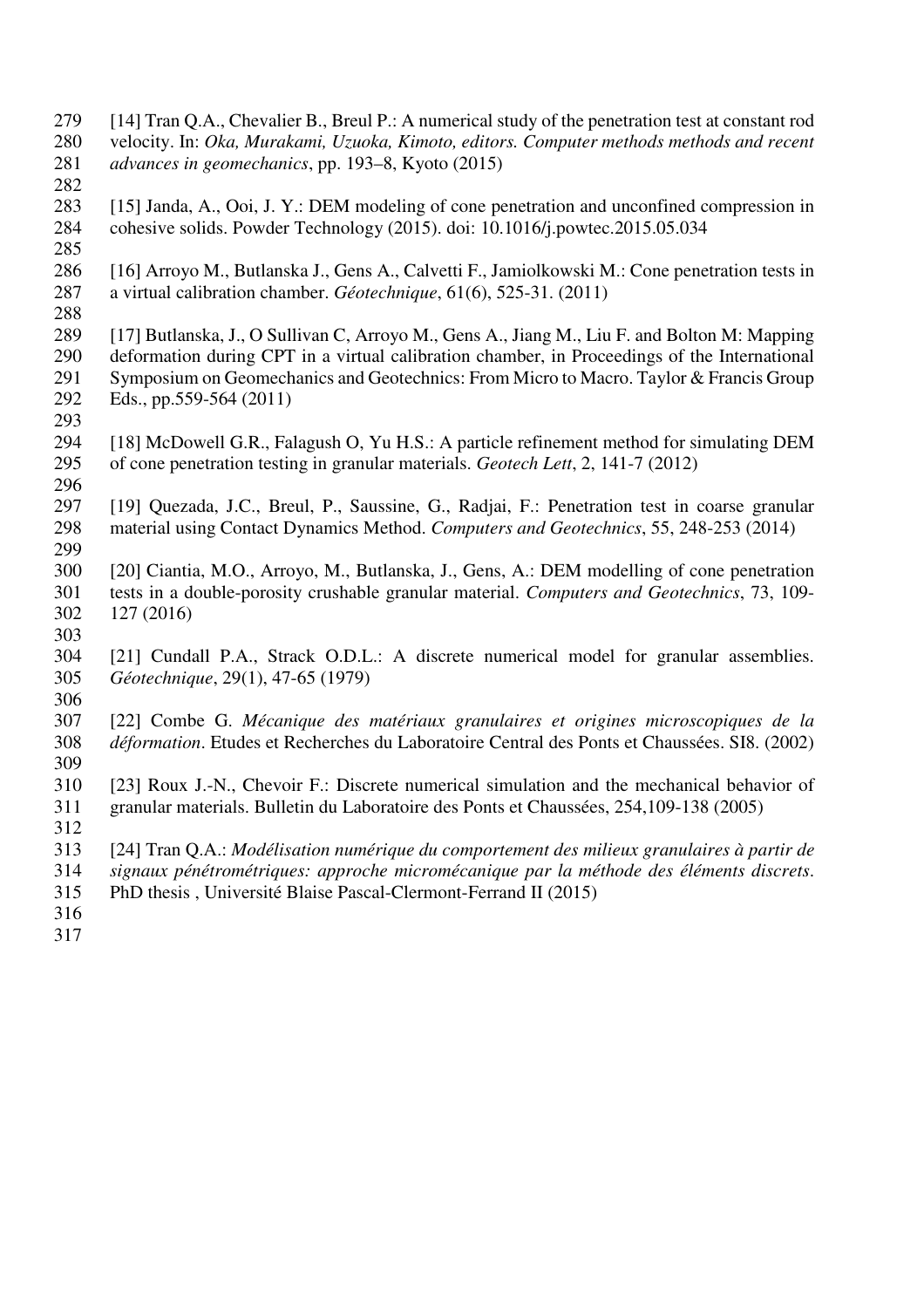| Parameter                    | Symbol      | Value               | Unit        |
|------------------------------|-------------|---------------------|-------------|
| Width box                    | L           | 0.60                | m           |
| Height box                   | H           | 0.45                | m           |
| Particle density             | $\rho$      | 2 700               | $kg.m^{-3}$ |
| Normal contact stiffness     | $k_n$       | $1.25 \times 10^8$  | $N.m^{-1}$  |
| Tangential contact stiffness | $k_s$       | $9.375 \times 10^7$ | $N.m^{-1}$  |
| Rod friction coefficient     | $\mu_{rod}$ | 0.0                 |             |
| Tip friction coefficient     | $\mu$ tip   | 0.3                 |             |

318 Table 1. Parameters of the model.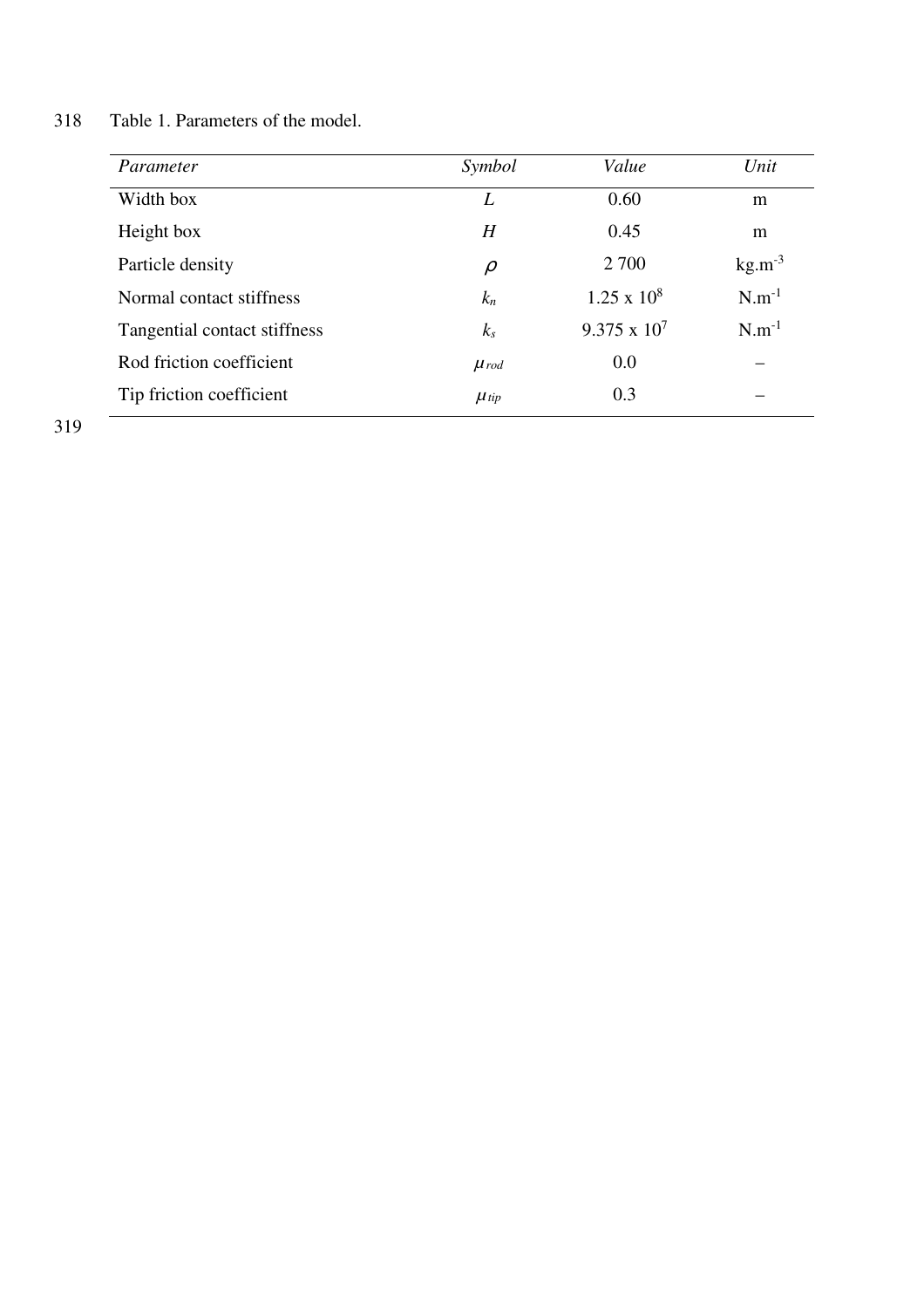| Ref | Particle number<br>$N_p$ | $\phi_{\text{max}}$ [-] | $D_{\text{max}}$ [mm] |      | $D_{50}$ [mm]   $D_{max}/D_{min}$ [-] | <b>Type</b> |
|-----|--------------------------|-------------------------|-----------------------|------|---------------------------------------|-------------|
| А   | 10 000                   | 0.844                   | 7.02                  | 5.80 | 2                                     | I;II        |
| B   | 40 000                   | 0.843                   | 3.51                  | 2.91 | $\overline{2}$                        |             |
| C   | 160 000                  | 0.843                   | 1.76                  | 1.45 | $\mathcal{D}_{\mathcal{L}}$           |             |
| D   | 30 000                   | 0.856                   | 7.02                  | 3.98 | 5                                     | Н           |
| E   | 97 831                   | 0.869                   | 7.02                  | 2.61 | 10                                    |             |

320 Table 2. Material characteristics used in penetration tests with different particle size 321 distribution.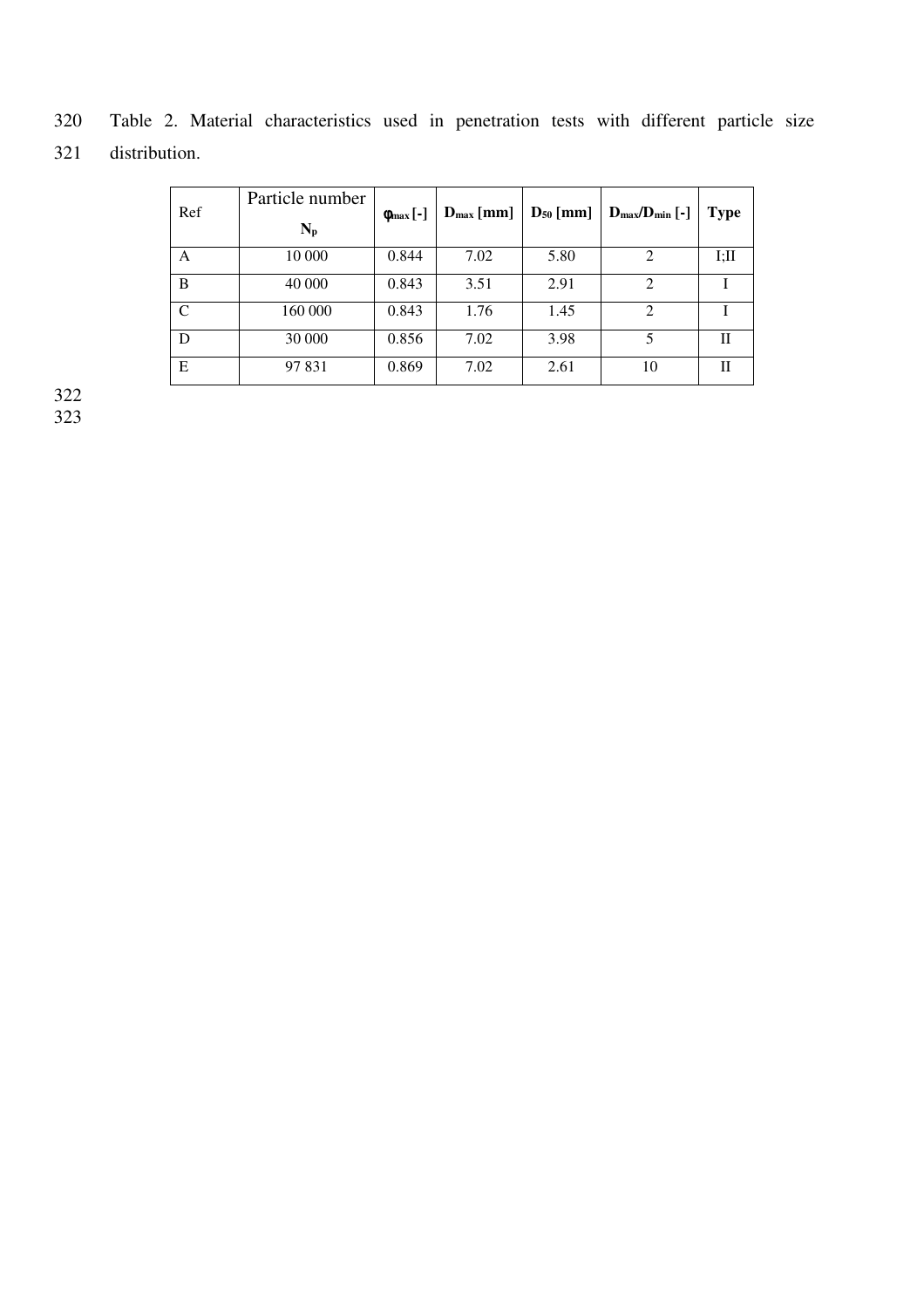- List of figure captions
- Figure 1. Experimental result of dynamic penetration test [12]
- Figure 2. Example of experimental load-penetration curve obtained in a dynamic penetration test for one impact [3]
- Figure 3. View of the numerical model of the tip and of the container for the penetration test in dynamic conditions (Tran et al., 2015)
- Figure 4. Particle size distribution (a) for different average particle diameters (materials A, B and C) and (b) for different particle size distribution shapes (materials A, D and E)
- Figure 5. Example of load-penetration curves obtained in a dynamic cone penetration test for 3 impacts in material A
- Figure 6. Example of the amplitude spectrum of one impact of the material *A* with different numbers of *N*-points DFT
- Figure 7. Example of the amplitude spectrum of five impacts for two materials *A* and *C*
- Figure 8. Relative error for one impact of the material *A*
- Figure 9. (*Left*) Comparison of the raw load-penetration curve for the material *A* with signal
- reconstructed with frequency ranges [*0, ftrans*] and [*0, flimited*]. (*Right*) Signal reconstructed with
- frequency range [*ftrans, flimited*] showing the major oscillations of load-penetration curve
- Figure 10. Tip force as a function of penetration distance for 5 successive dynamic penetration tests for materials A, B and C
- Figure 11. Tip force as a function of penetration distance for 5 successive dynamic penetration tests for materials A, D and E
- 345 Figure 12. (*Left*)  $\langle R_d \rangle$  as function of  $D_{50}$  with five PSD A to E. (*Right*)  $\langle R_d \rangle$  as function of PSD shape 346 for three materials A, D and E (height of vertical bars is twice the standard deviation of  $R_d$ )
- 347 Figure 13. (*Left*)  $\langle Af \rangle$  as fonction of  $D_{50}$  for five particle size distributions A to E. (*Right*)  $\langle Af \rangle$  as
- function of psd shape for three particle size distributions A, D and E (height of vertical bars represent twice the standard deviation of <*Af*>)
-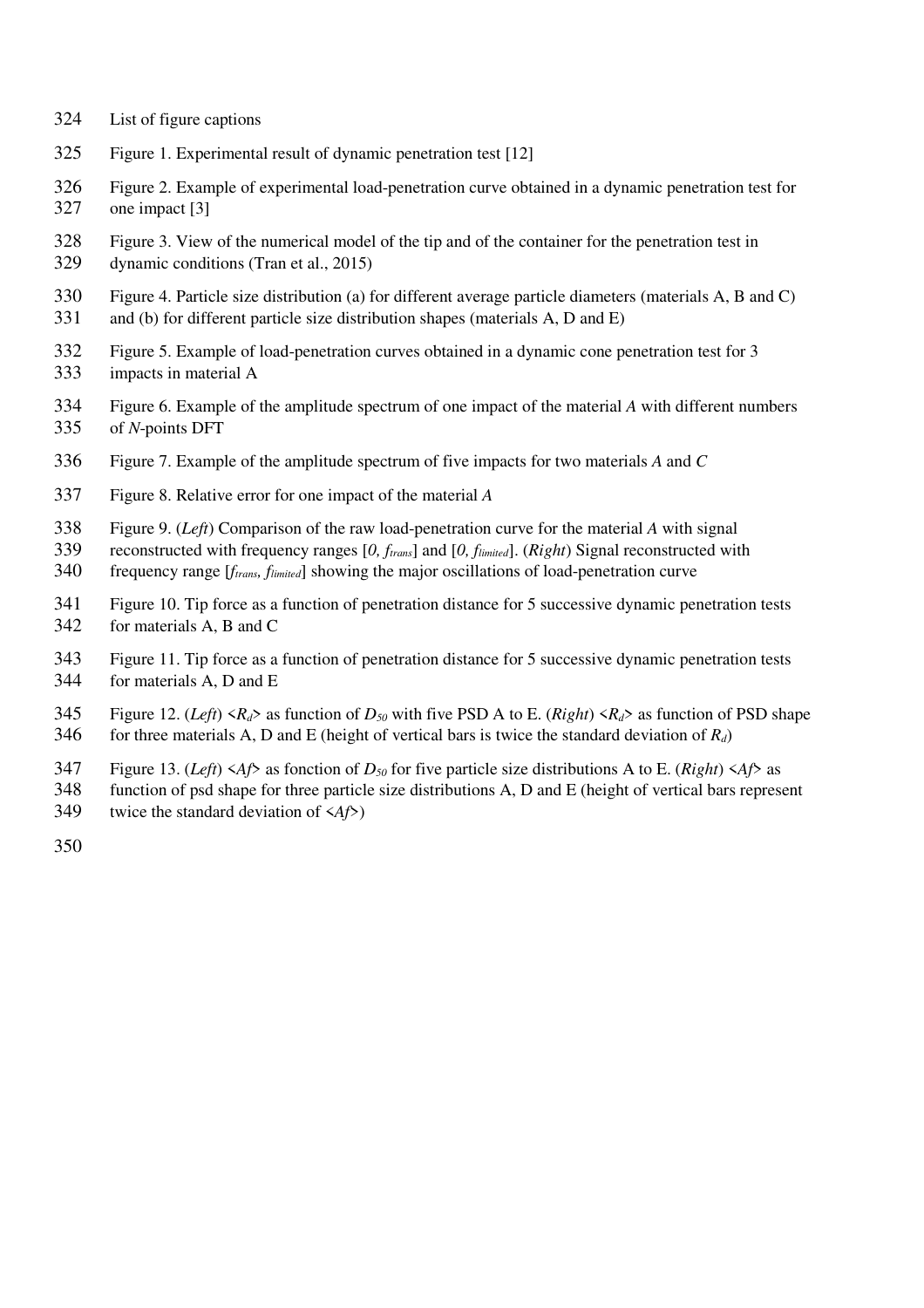Figure 1. Experimental result of dynamic penetration test [12]

Figure 2. Example of experimental load-penetration curve obtained in a dynamic penetration test for one impact [3]

Figure 3. View of the numerical model of the tip and of the container for the penetration test in dynamic conditions (Tran et al., 2015)

Figure 4. Particle size distribution (a) for different average particle diameters (materials A, B and C) and (b) for different particle size distribution shapes (materials A, D and E)

Figure 5. Example of load-penetration curves obtained in a dynamic cone penetration test for 3 impacts in material A

Figure 6. Example of the amplitude spectrum of one impact of the material *A* with different numbers of *N*-points DFT

Figure 7. Example of the amplitude spectrum of five impacts for two materials *A* and *C* 

Figure 8. Relative error for one impact of the material *A* 

Figure 9. (*Left*) Comparison of the raw load-penetration curve for the material *A* with signal reconstructed with frequency ranges [*0, ftrans*] and [*0, flimited*]. (*Right*) Signal reconstructed with frequency range [*ftrans, flimited*] showing the major oscillations of load-penetration curve

Figure 10. Tip force as a function of penetration distance for 5 successive dynamic penetration tests for materials A, B and C

Figure 11. Tip force as a function of penetration distance for 5 successive dynamic penetration tests for materials A, D and E

Figure 12. (*Left*)  $\langle R_d \rangle$  as function of  $D_{50}$  with five PSD A to E. (*Right*)  $\langle R_d \rangle$  as function of PSD shape for three materials A, D and E (height of vertical bars is twice the standard deviation of *Rd*)

Figure 13. (*Left*)  $\langle Af \rangle$  as fonction of  $D_{50}$  for five particle size distributions A to E. (*Right*)  $\langle Af \rangle$  as function of psd shape for three particle size distributions A, D and E (height of vertical bars represent twice the standard deviation of <*Af*>)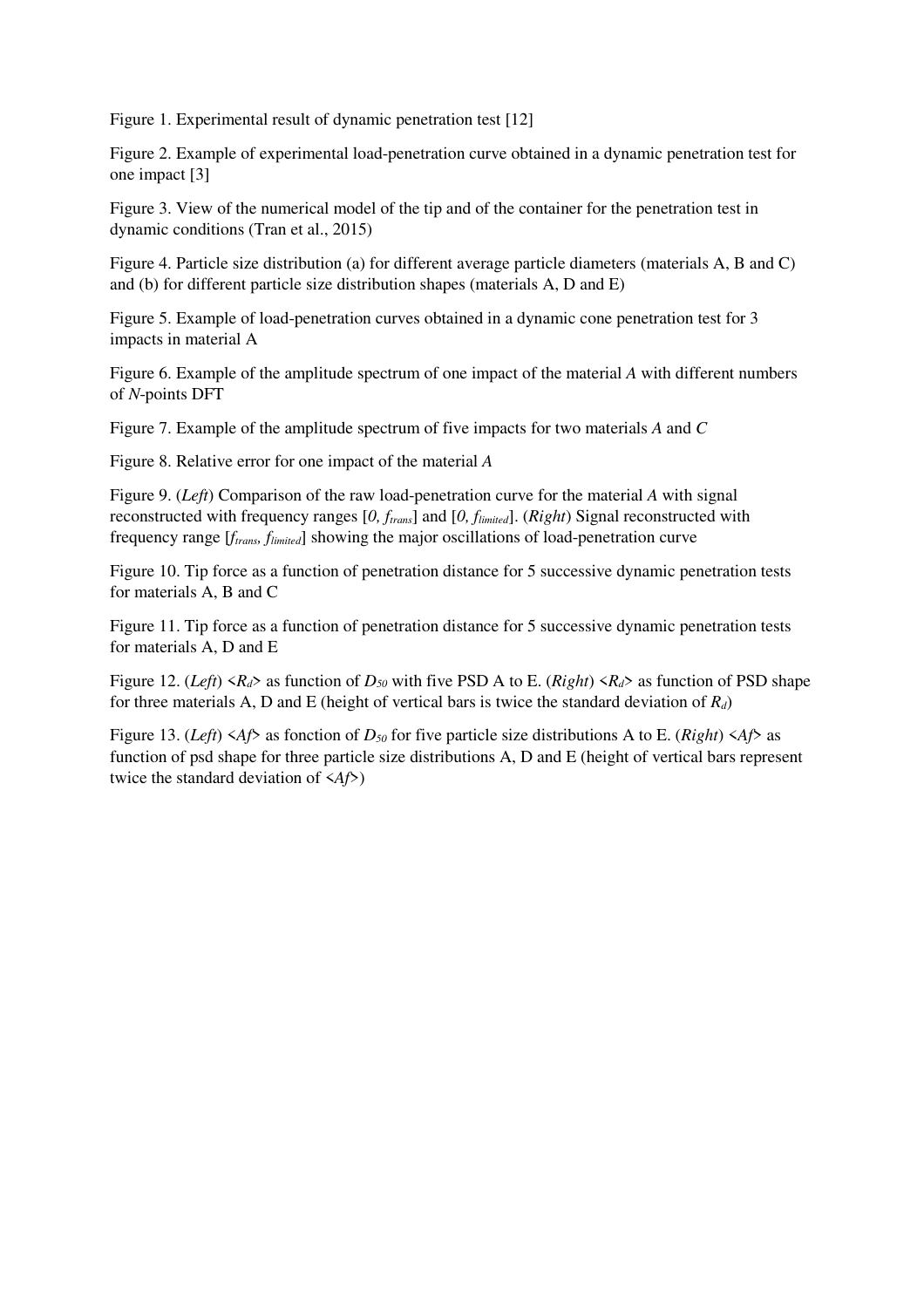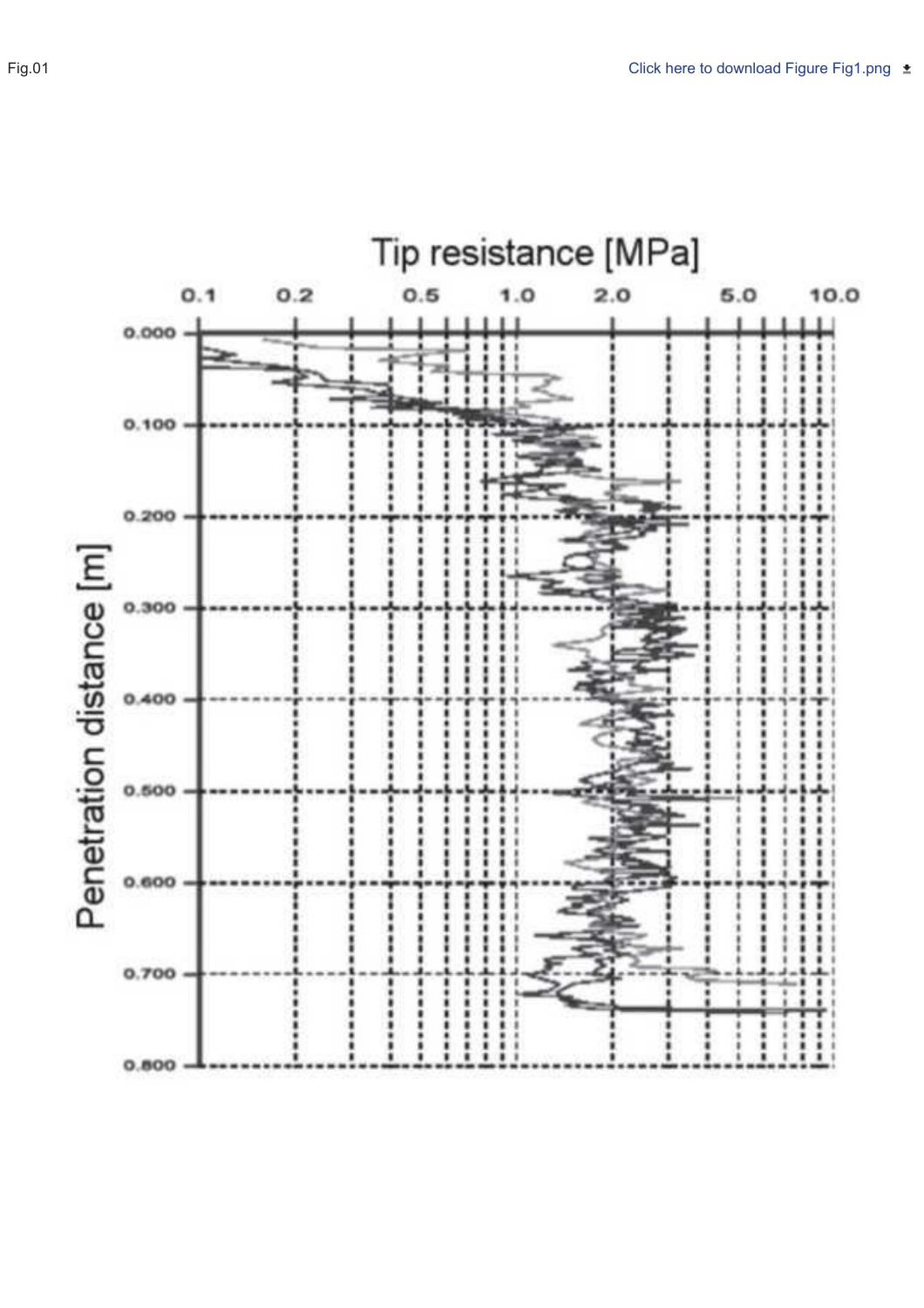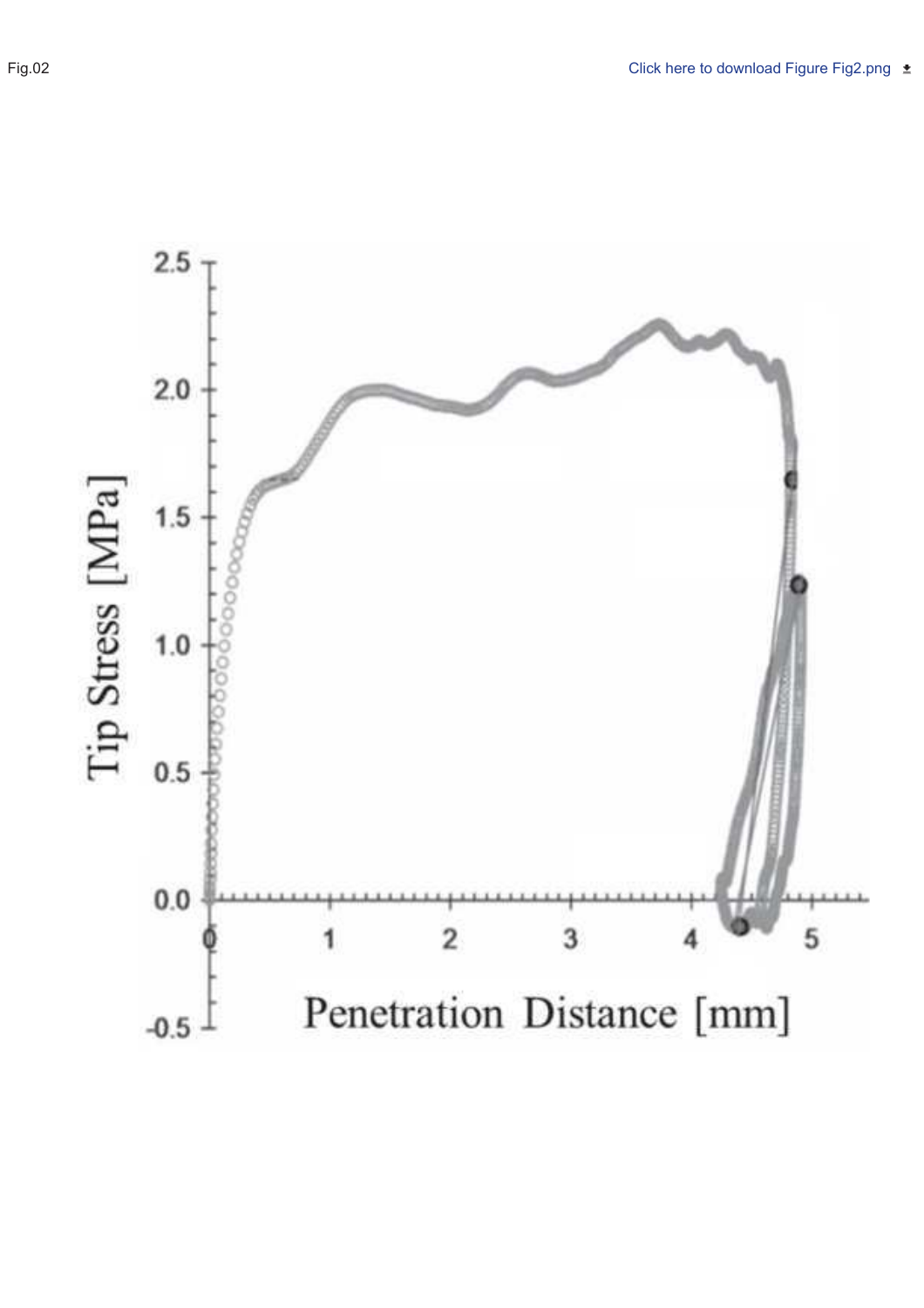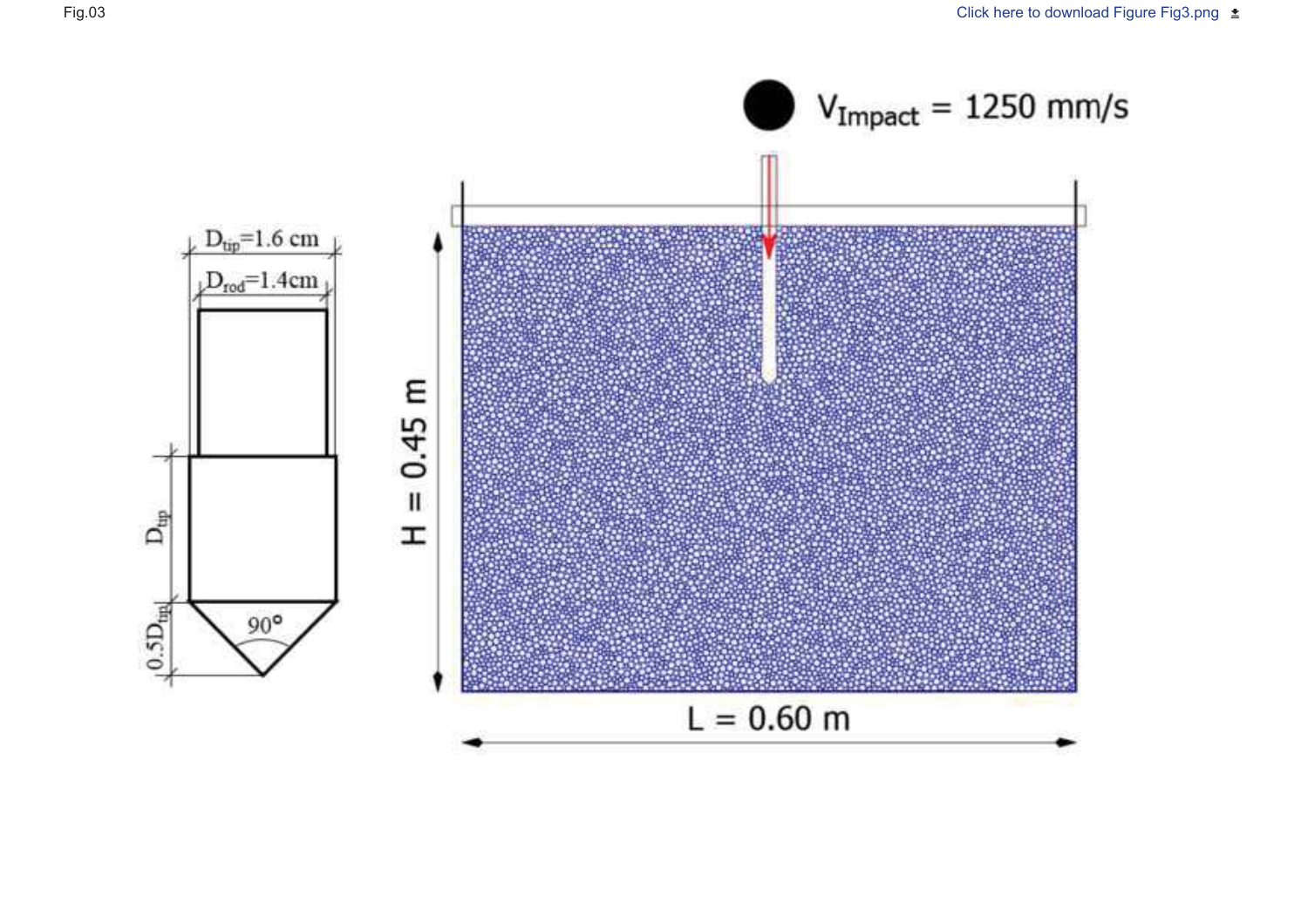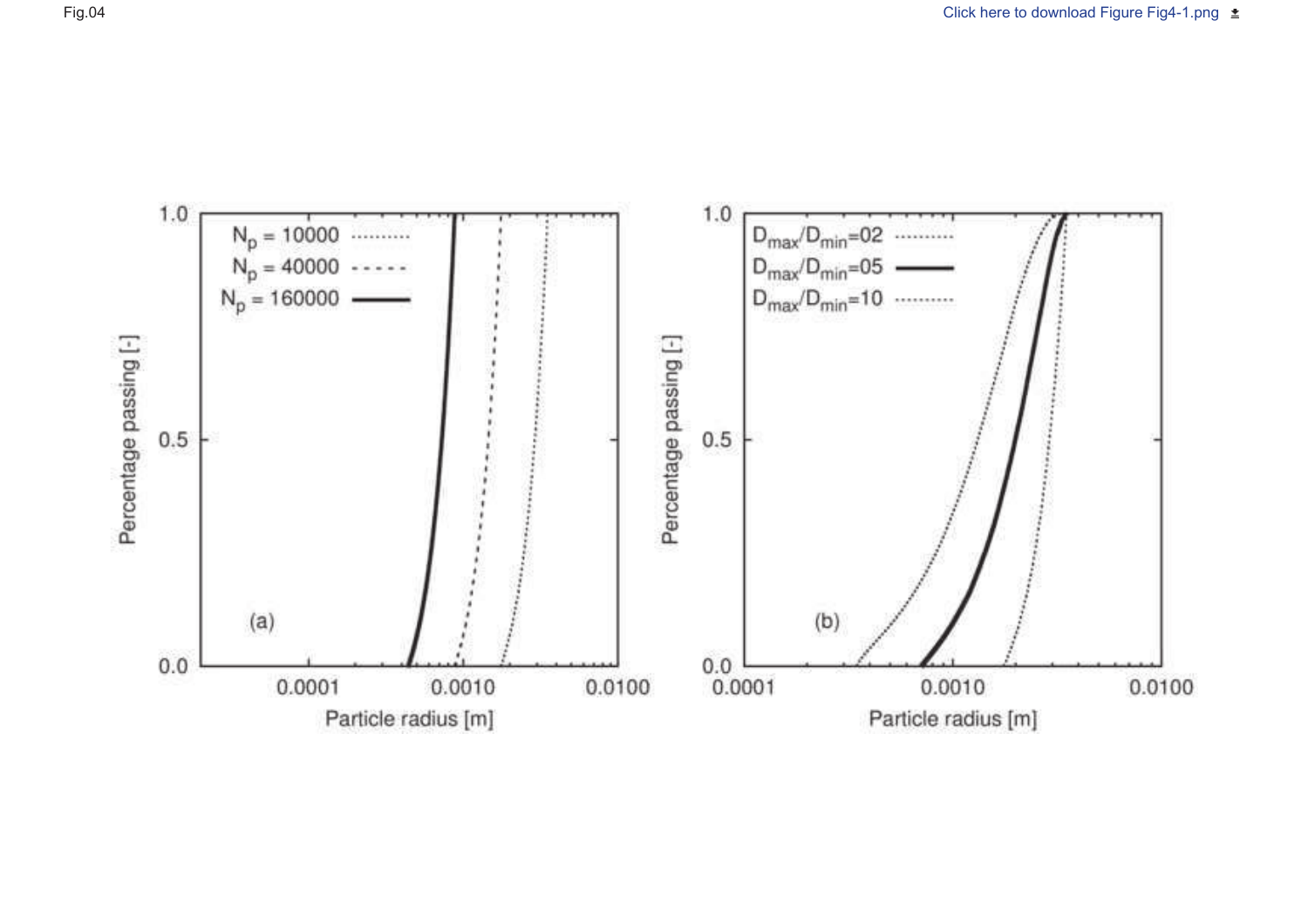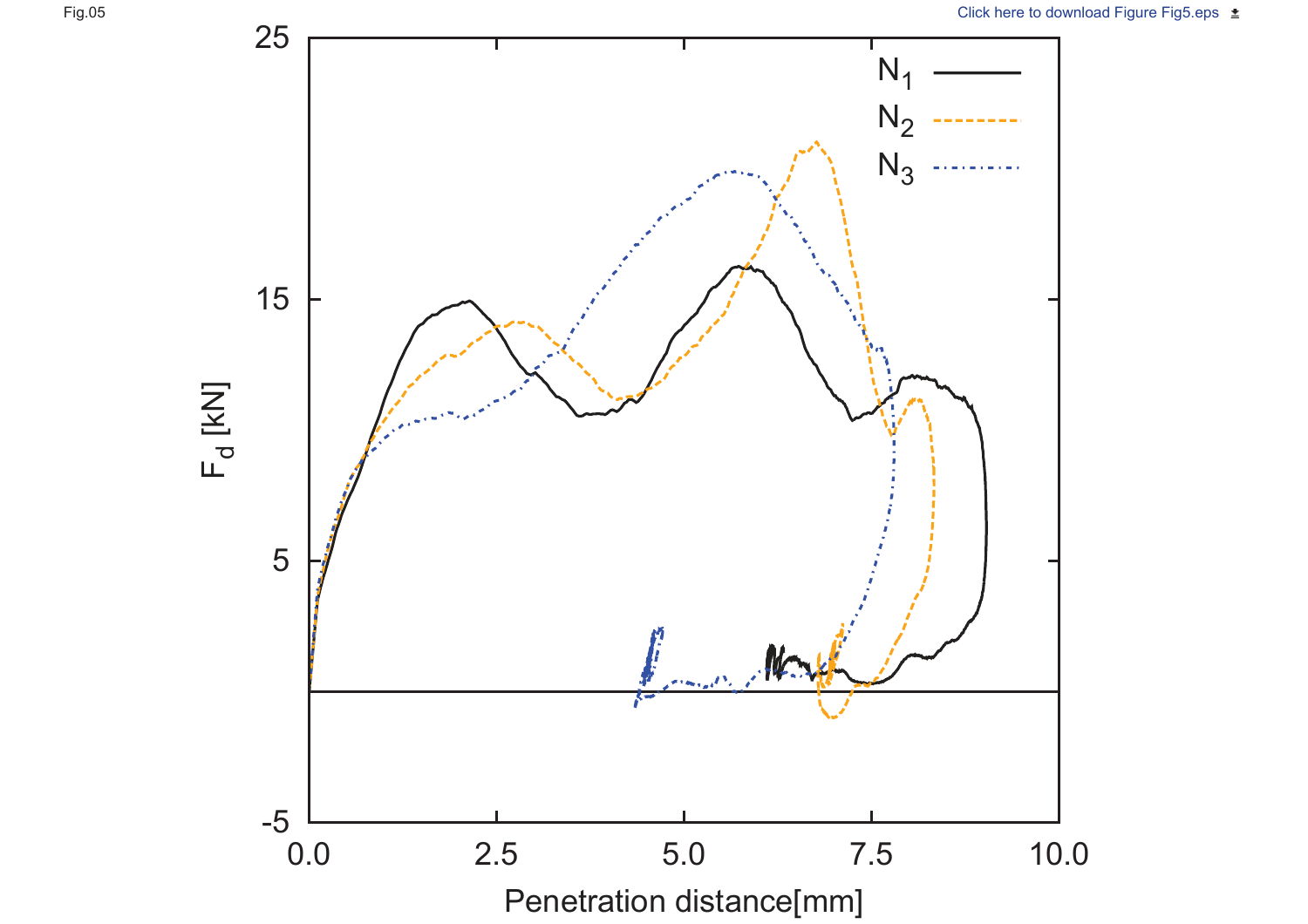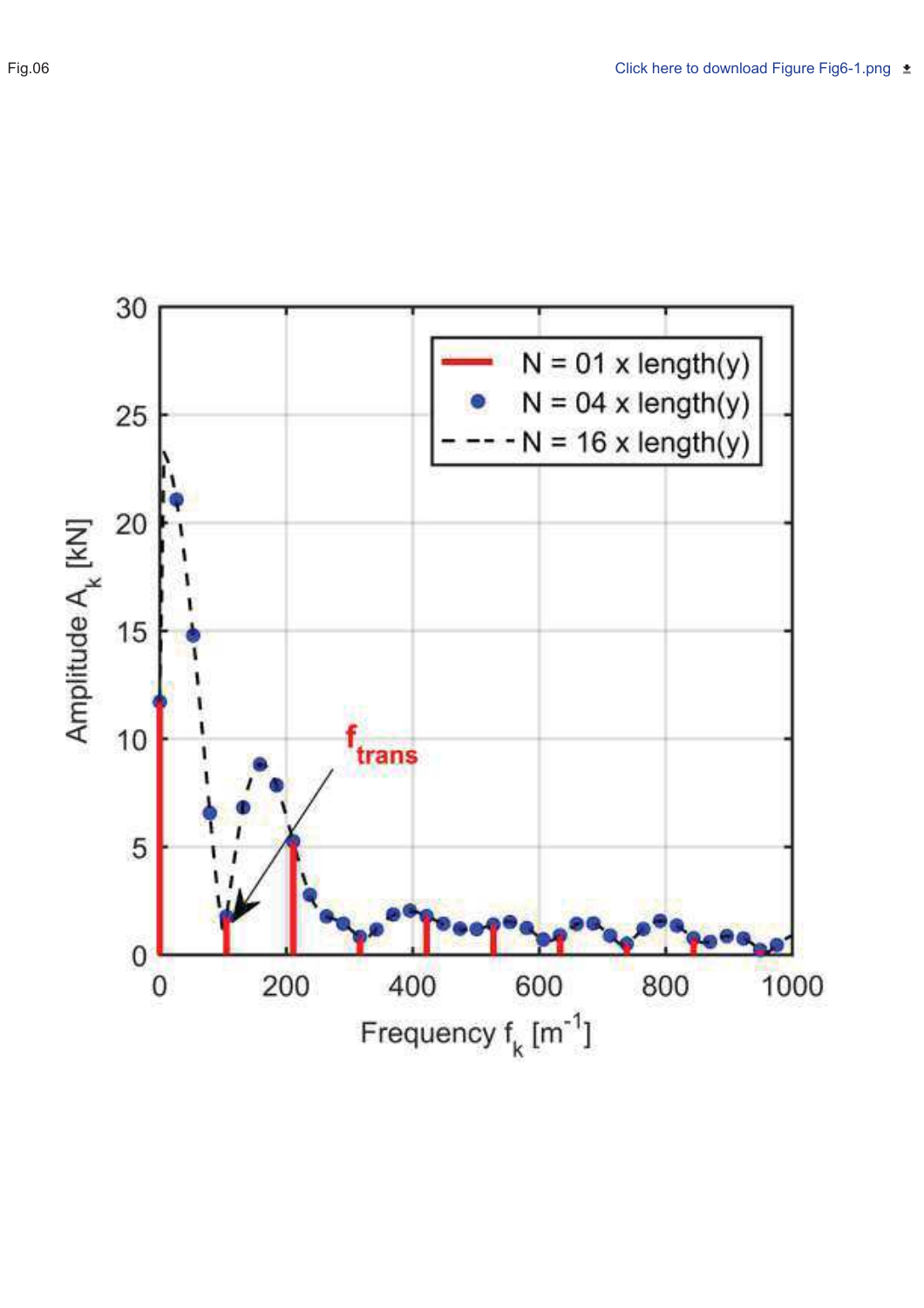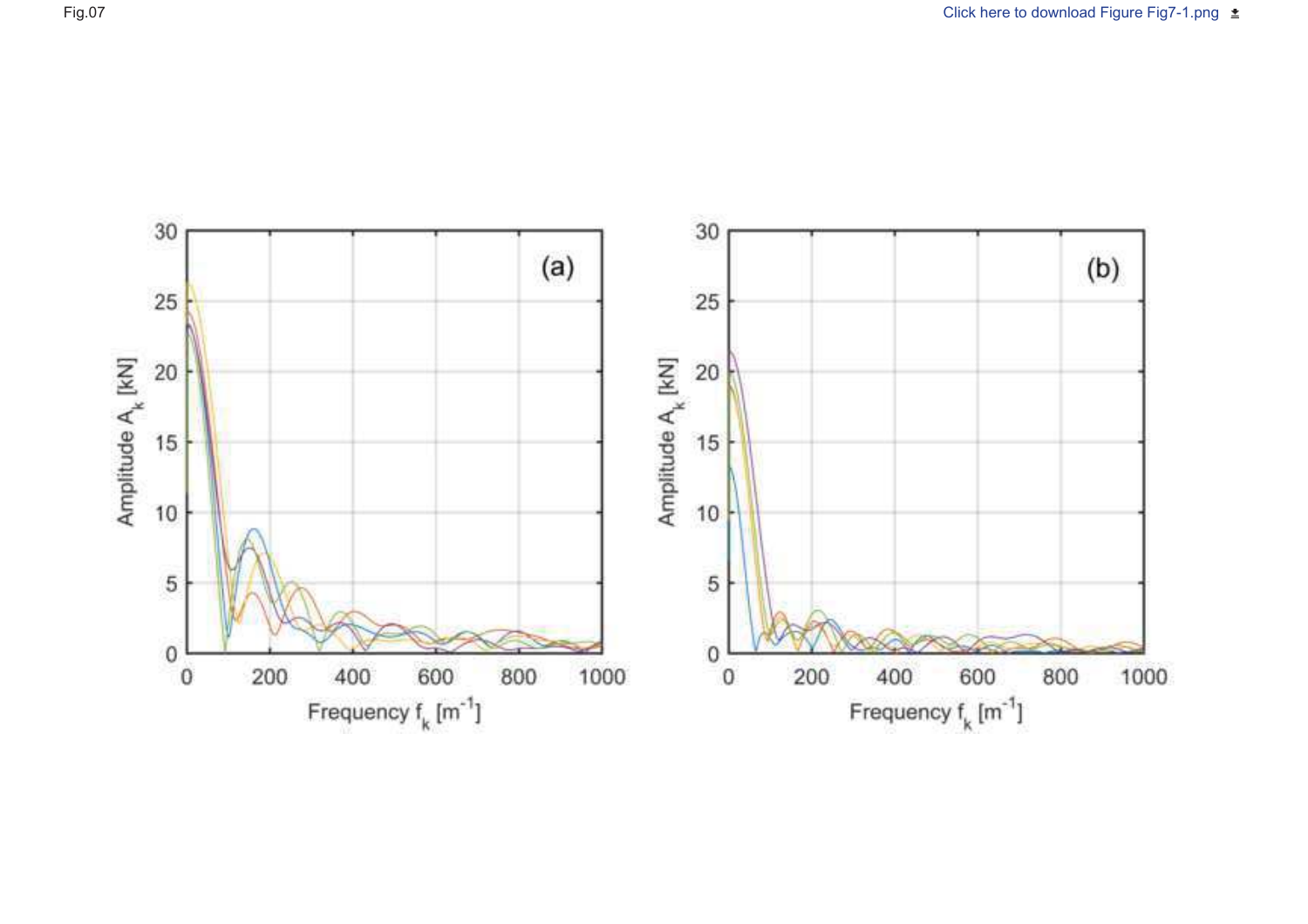

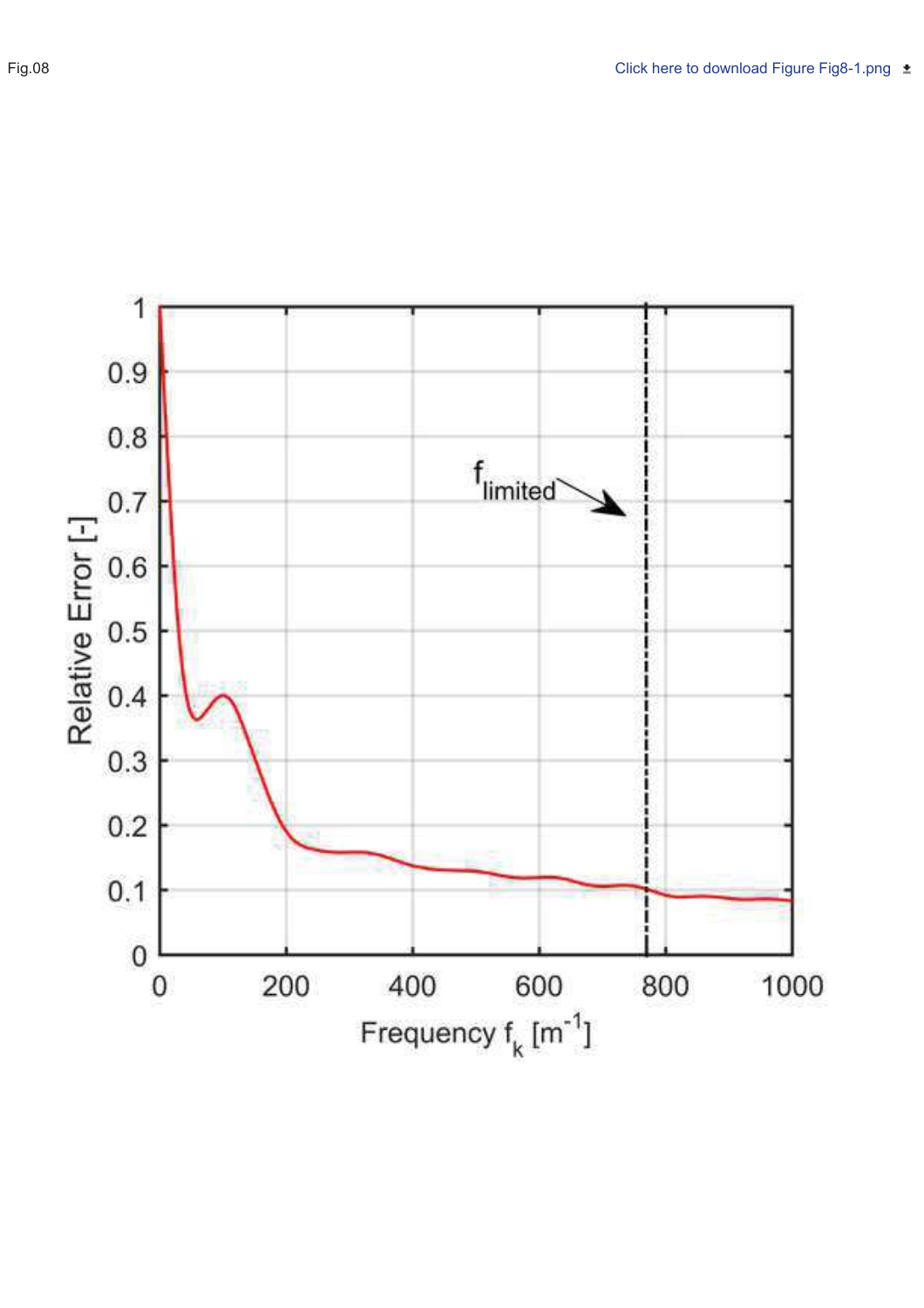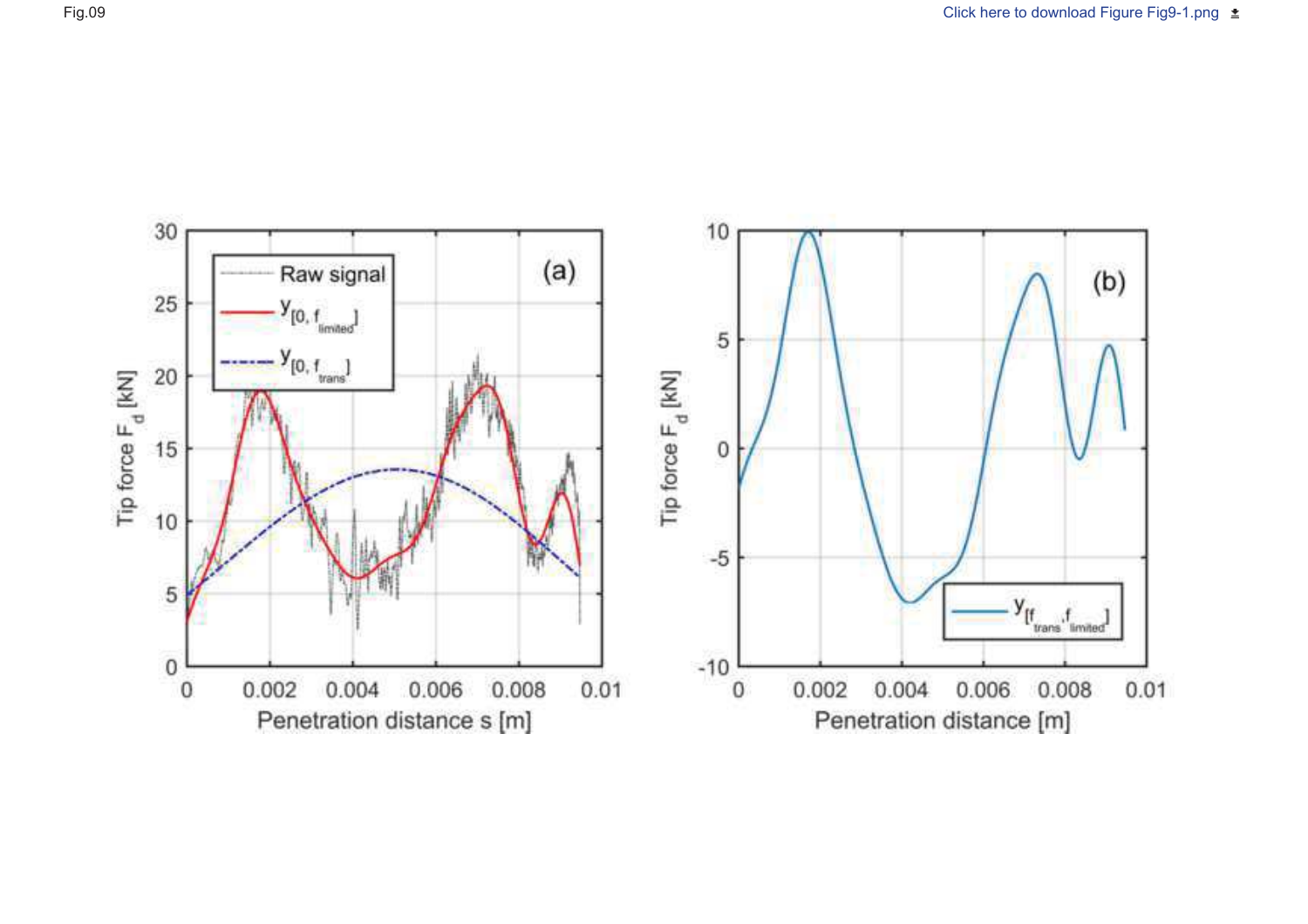



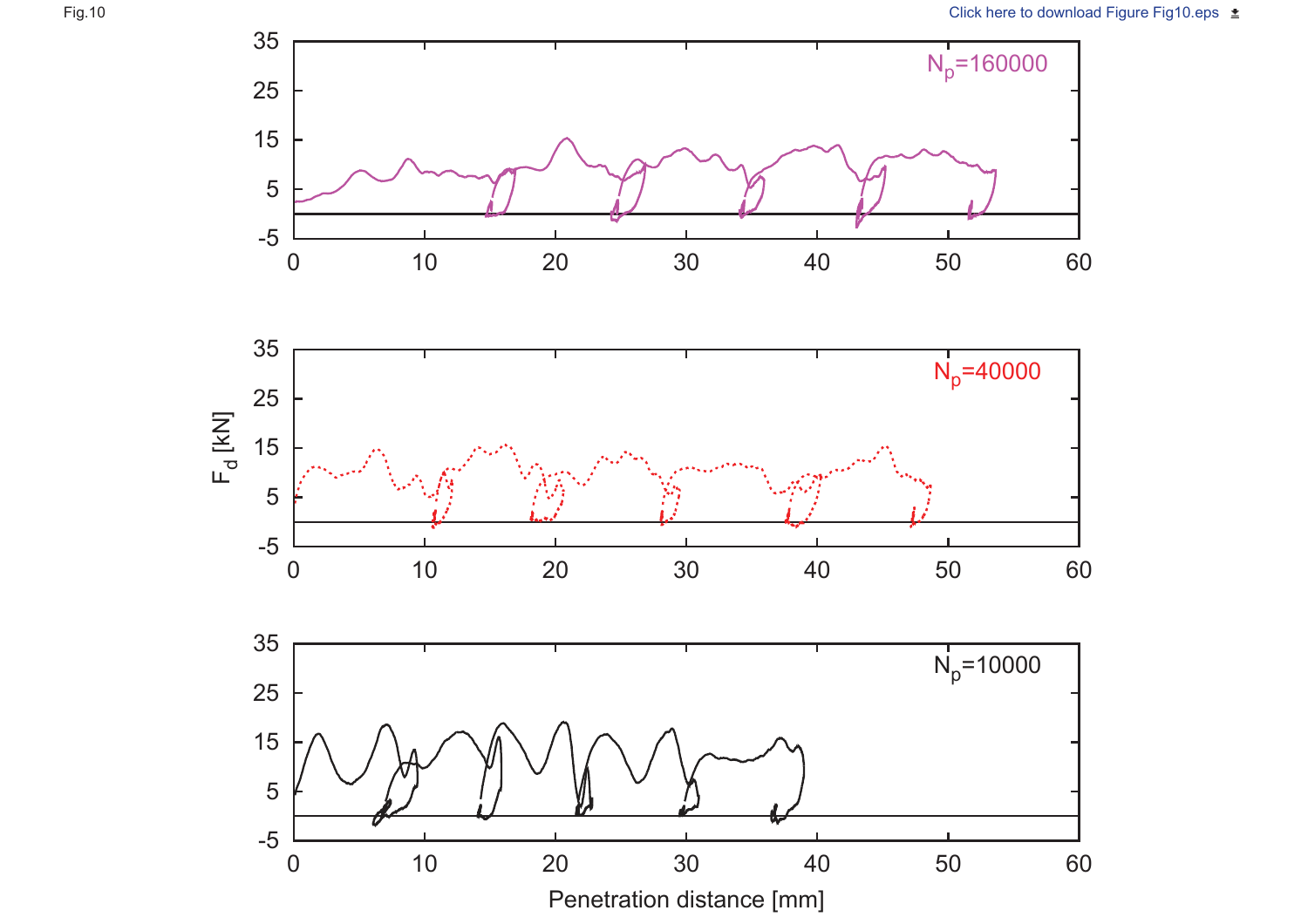



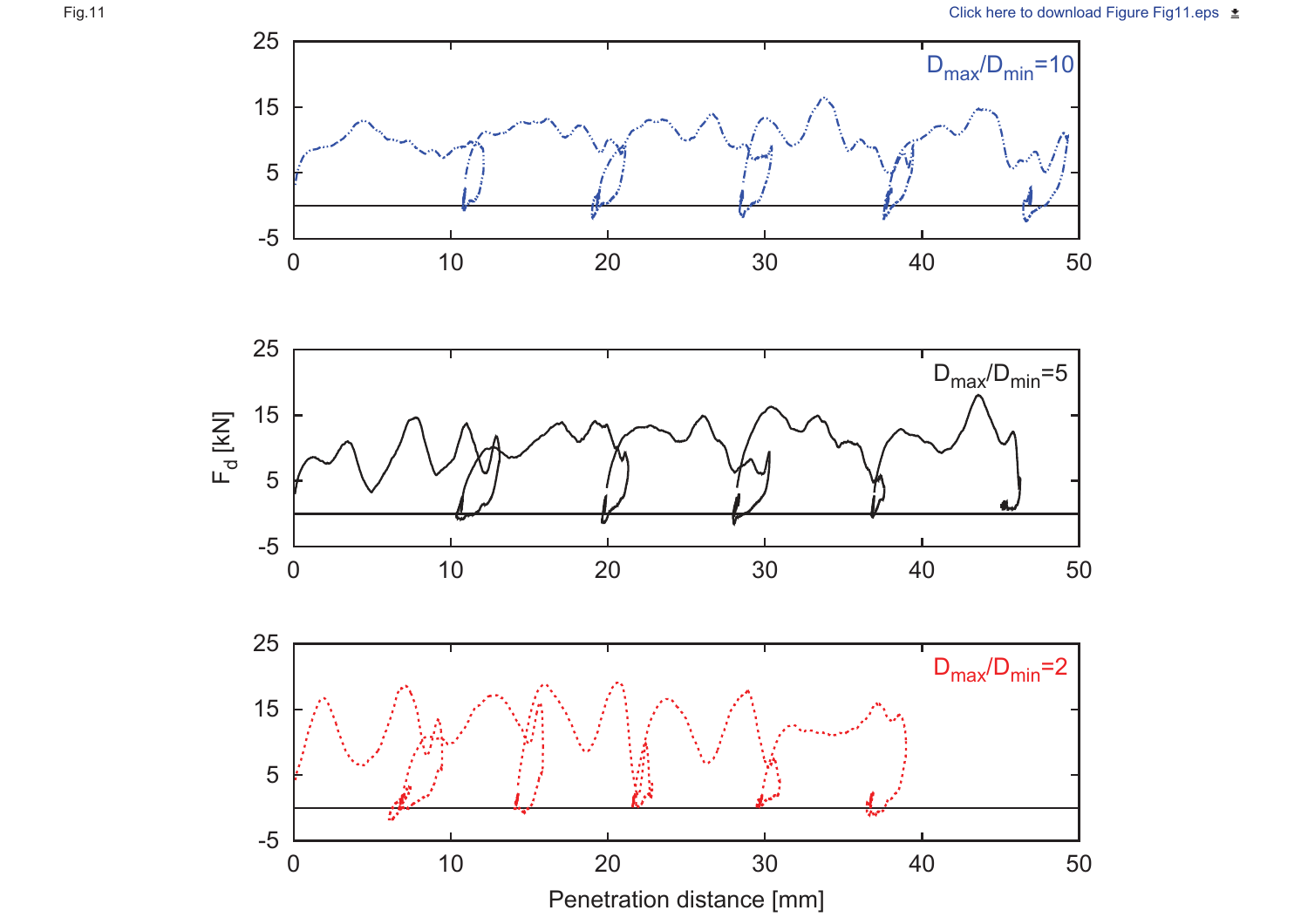